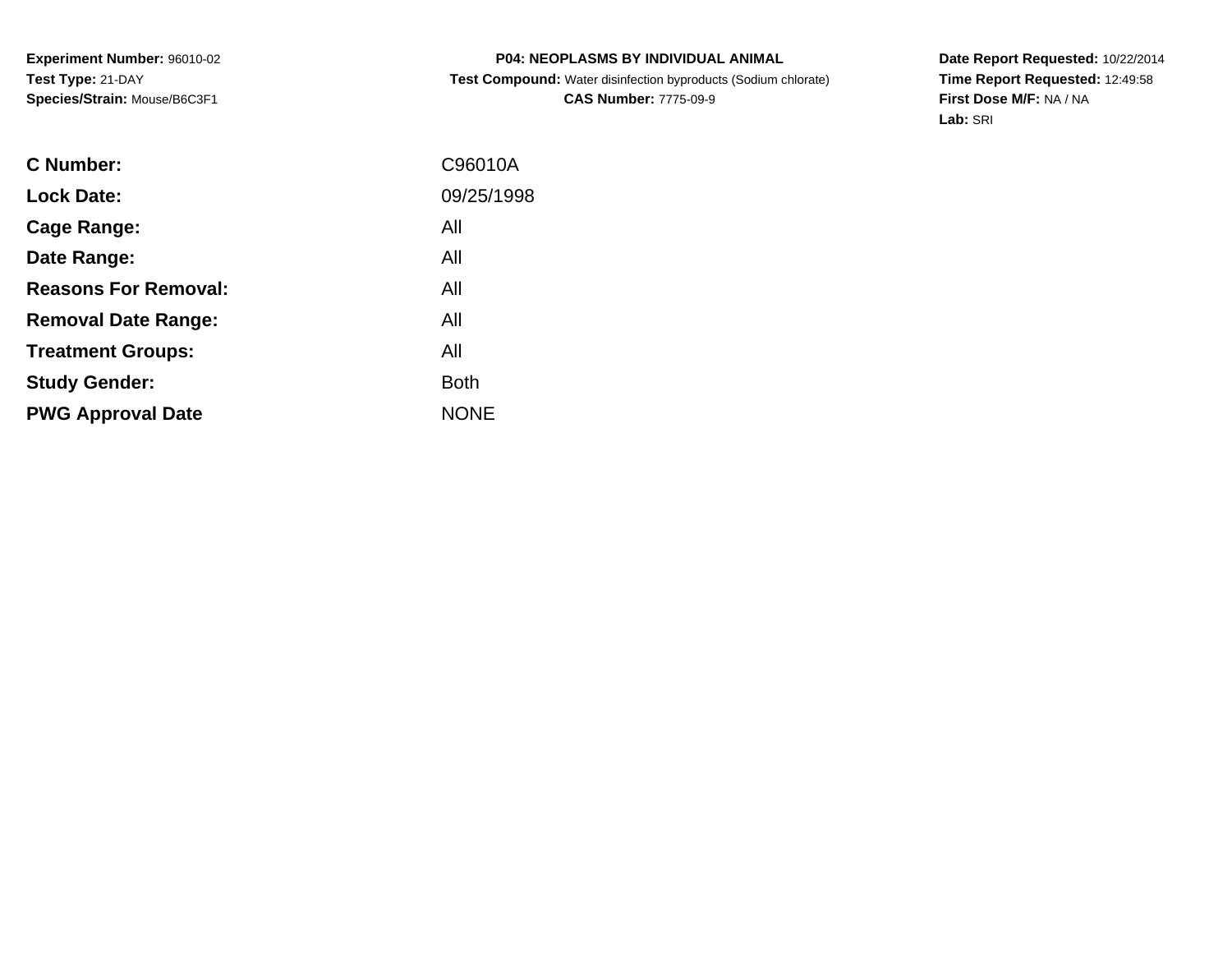## **P04: NEOPLASMS BY INDIVIDUAL ANIMAL**

**Test Compound:** Water disinfection byproducts (Sodium chlorate)

## **CAS Number:** 7775-09-9

**Date Report Requested:** 10/22/2014**Time Report Requested:** 12:49:58**First Dose M/F:** NA / NA**Lab:** SRI

| <b>B6C3F1 Mouse Male</b>     | DAY ON TEST      | 0<br>0<br>$\overline{\mathbf{c}}$                                    | 0<br>$\boldsymbol{\theta}$<br>$\overline{\mathbf{c}}$                 | 0<br>$\boldsymbol{\theta}$<br>$\overline{\mathbf{c}}$              | 0<br>$\boldsymbol{\theta}$<br>$\overline{2}$                    | 0<br>$\boldsymbol{\theta}$<br>$\overline{c}$                          | 0<br>0<br>$\boldsymbol{2}$                               | 0<br>0<br>$\overline{2}$                                  | 0<br>$\boldsymbol{\theta}$<br>$\overline{c}$                    | 0<br>$\boldsymbol{\theta}$<br>$\overline{\mathbf{c}}$ | 0<br>$\boldsymbol{\theta}$<br>$\boldsymbol{2}$                            |                       |
|------------------------------|------------------|----------------------------------------------------------------------|-----------------------------------------------------------------------|--------------------------------------------------------------------|-----------------------------------------------------------------|-----------------------------------------------------------------------|----------------------------------------------------------|-----------------------------------------------------------|-----------------------------------------------------------------|-------------------------------------------------------|---------------------------------------------------------------------------|-----------------------|
| 0 MG/L                       | <b>ANIMAL ID</b> | $\overline{\mathbf{c}}$<br>$\mathbf 0$<br>$\mathbf 0$<br>0<br>0<br>1 | $\overline{c}$<br>$\mathbf 0$<br>$\Omega$<br>0<br>0<br>$\overline{2}$ | $\overline{\mathbf{c}}$<br>0<br>$\mathbf 0$<br>$\pmb{0}$<br>0<br>3 | $\overline{2}$<br>$\Omega$<br>$\Omega$<br>$\mathbf 0$<br>0<br>4 | $\overline{2}$<br>$\mathbf 0$<br>$\mathbf 0$<br>$\mathbf 0$<br>0<br>5 | $\overline{2}$<br>0<br>$\Omega$<br>$\mathbf 0$<br>0<br>6 | $\overline{2}$<br>$\mathbf 0$<br>0<br>$\pmb{0}$<br>0<br>7 | $\overline{2}$<br>$\Omega$<br>$\Omega$<br>$\mathbf 0$<br>0<br>8 | $\overline{2}$<br>0<br>0<br>0<br>0<br>9               | $\overline{2}$<br>$\mathbf 0$<br>$\Omega$<br>$\mathbf 0$<br>1<br>$\Omega$ | <i><b>*TOTALS</b></i> |
| <b>Alimentary System</b>     |                  |                                                                      |                                                                       |                                                                    |                                                                 |                                                                       |                                                          |                                                           |                                                                 |                                                       |                                                                           |                       |
| Esophagus<br>Gallbladder     |                  | +<br>M                                                               | +<br>$\ddot{}$                                                        | +<br>$\ddot{}$                                                     | $\ddot{}$                                                       | ٠<br>$\ddot{}$                                                        | ٠<br>$\ddot{}$                                           | +<br>$\ddot{}$                                            | +<br>$\ddot{}$                                                  | +<br>$\ddot{}$                                        | $\ddot{}$<br>$\ddot{}$                                                    | 10<br>9               |
| Intestine Large, Cecum       |                  | $\ddot{}$                                                            | $\ddot{}$                                                             | +                                                                  | +                                                               | +                                                                     | +                                                        | +                                                         | +                                                               | +                                                     | $\ddot{}$                                                                 | 10                    |
| Intestine Large, Colon       |                  | $\ddot{}$                                                            | $\ddot{}$                                                             | $\ddot{}$                                                          | $\ddot{}$                                                       | $\ddot{}$                                                             | $\ddot{}$                                                | $\ddot{}$                                                 | $\ddot{}$                                                       | $\ddot{}$                                             | $\ddot{}$                                                                 | 10                    |
| Intestine Large, Rectum      |                  | $\ddot{}$                                                            | $\ddot{}$                                                             | $\ddot{}$                                                          | $\ddot{}$                                                       | $\ddot{}$                                                             | $\ddot{}$                                                | $\ddot{}$                                                 | $\ddot{}$                                                       | $\ddot{}$                                             | $+$                                                                       | 10                    |
| Intestine Small, Duodenum    |                  | +                                                                    | $\ddot{}$                                                             | $\ddot{}$                                                          | $\ddot{}$                                                       | $\ddot{}$                                                             | +                                                        | $\ddot{}$                                                 | $\ddot{}$                                                       | $\ddot{}$                                             | $\ddot{}$                                                                 | 10                    |
| Intestine Small, Ileum       |                  | +                                                                    | $\ddot{}$                                                             | $\ddot{}$                                                          | $\ddot{}$                                                       | +                                                                     | +                                                        | $\ddot{}$                                                 | $\ddot{}$                                                       | $\ddot{}$                                             | $\ddot{}$                                                                 | 10                    |
| Intestine Small, Jejunum     |                  | $\ddot{}$                                                            | $\ddot{}$                                                             | $\ddot{}$                                                          | $\ddot{}$                                                       | $\ddot{}$                                                             | $\ddot{}$                                                | $\ddot{}$                                                 | $\ddot{}$                                                       | $\ddot{}$                                             | $\ddot{}$                                                                 | 10                    |
| Liver                        |                  | $\ddot{}$                                                            | $\ddot{}$                                                             | $\ddot{}$                                                          | $\ddot{}$                                                       | $\ddot{}$                                                             | $\ddot{}$                                                | $\ddot{}$                                                 | $\ddot{}$                                                       | $\ddot{}$                                             | $+$                                                                       | 10                    |
| Pancreas                     |                  | +                                                                    | $\ddot{}$                                                             | $\ddot{}$                                                          | $\ddot{}$                                                       | $\ddot{}$                                                             | +                                                        | $\ddot{}$                                                 | $\ddot{}$                                                       | $\ddot{}$                                             | $\ddot{}$                                                                 | 10                    |
| <b>Salivary Glands</b>       |                  | $\ddot{}$                                                            | +                                                                     | +                                                                  | $\ddot{}$                                                       | $\ddot{}$                                                             | +                                                        | $\ddot{}$                                                 | $\ddot{}$                                                       | $\ddot{}$                                             | $\ddot{}$                                                                 | 10                    |
| Stomach, Forestomach         |                  | $\ddot{}$                                                            | $\ddot{}$                                                             | $\ddot{}$                                                          | $\ddot{}$                                                       | $\ddot{}$                                                             | $+$                                                      | $+$                                                       | $+$                                                             | $+$                                                   | $\ddot{}$                                                                 | 10                    |
| Stomach, Glandular           |                  | $\ddot{}$                                                            | $\ddot{}$                                                             | $\ddot{}$                                                          |                                                                 | $\ddot{}$                                                             | $\ddot{}$                                                | ÷                                                         | $\ddot{}$                                                       | $\ddot{}$                                             | $\ddot{}$                                                                 | 10                    |
| <b>Cardiovascular System</b> |                  |                                                                      |                                                                       |                                                                    |                                                                 |                                                                       |                                                          |                                                           |                                                                 |                                                       |                                                                           |                       |
| <b>Blood Vessel</b>          |                  | +                                                                    | +                                                                     | +                                                                  |                                                                 | +                                                                     |                                                          | +                                                         | +                                                               | +                                                     | +                                                                         | 10                    |
| Heart                        |                  | $\ddot{}$                                                            | $\ddot{}$                                                             | $\ddot{}$                                                          |                                                                 | $\ddot{}$                                                             | $\ddot{}$                                                | $\ddot{}$                                                 | $\ddot{}$                                                       | $\ddot{}$                                             | $\ddot{}$                                                                 | 10                    |
| <b>Endocrine System</b>      |                  |                                                                      |                                                                       |                                                                    |                                                                 |                                                                       |                                                          |                                                           |                                                                 |                                                       |                                                                           |                       |
| <b>Adrenal Cortex</b>        |                  | +                                                                    | +                                                                     | +                                                                  |                                                                 |                                                                       |                                                          | +                                                         |                                                                 | +                                                     | ٠                                                                         | 10                    |
| Adrenal Medulla              |                  | +                                                                    | +                                                                     | +                                                                  | $\ddot{}$                                                       | +                                                                     | $\ddot{}$                                                | $\ddot{}$                                                 | +                                                               | +                                                     | +                                                                         | 10                    |
| Parathyroid Gland            |                  | +                                                                    | +                                                                     | M                                                                  | $\ddot{}$                                                       | $\ddot{}$                                                             | $\ddot{}$                                                | M                                                         | $\ddot{}$                                                       | +                                                     | +                                                                         | 8                     |

\* ..Total animals with tissue examined microscopically; Total animals with tumor **M** . Missing tissue M ..Missing tissue

+ ..Tissue examined microscopically

I ..Insufficient tissue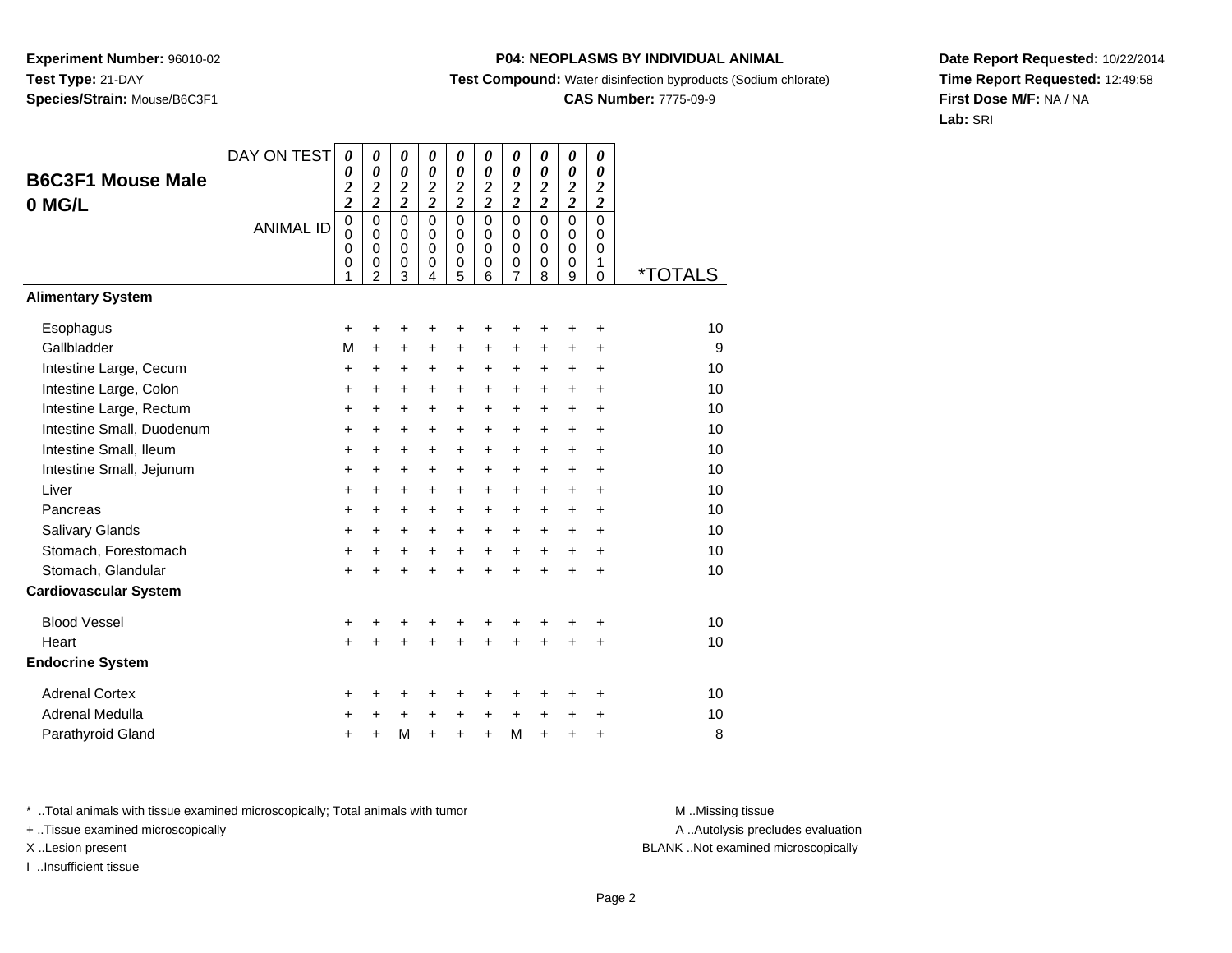## **P04: NEOPLASMS BY INDIVIDUAL ANIMAL**

**Test Compound:** Water disinfection byproducts (Sodium chlorate)

# **CAS Number:** 7775-09-9

**Date Report Requested:** 10/22/2014**Time Report Requested:** 12:49:59**First Dose M/F:** NA / NA**Lab:** SRI

| <b>B6C3F1 Mouse Male</b><br>0 MG/L | DAY ON TEST      | 0<br>0<br>$\overline{\mathbf{c}}$<br>$\overline{c}$ | 0<br>0<br>$\boldsymbol{2}$<br>$\overline{2}$                     | 0<br>$\boldsymbol{\theta}$<br>$\boldsymbol{2}$<br>$\overline{2}$ | 0<br>$\boldsymbol{\theta}$<br>$\boldsymbol{2}$<br>$\overline{2}$ | 0<br>$\boldsymbol{\theta}$<br>$\boldsymbol{2}$<br>$\overline{\mathbf{c}}$ | $\boldsymbol{\theta}$<br>0<br>$\boldsymbol{2}$<br>$\overline{c}$ | $\boldsymbol{\theta}$<br>0<br>$\boldsymbol{2}$<br>$\overline{2}$ | 0<br>$\boldsymbol{\theta}$<br>$\boldsymbol{z}$<br>$\overline{2}$ | 0<br>$\boldsymbol{\theta}$<br>$\boldsymbol{2}$<br>$\overline{2}$ | $\boldsymbol{\theta}$<br>$\boldsymbol{\theta}$<br>$\boldsymbol{2}$<br>$\overline{\mathbf{c}}$ |                       |
|------------------------------------|------------------|-----------------------------------------------------|------------------------------------------------------------------|------------------------------------------------------------------|------------------------------------------------------------------|---------------------------------------------------------------------------|------------------------------------------------------------------|------------------------------------------------------------------|------------------------------------------------------------------|------------------------------------------------------------------|-----------------------------------------------------------------------------------------------|-----------------------|
|                                    | <b>ANIMAL ID</b> | $\mathbf 0$<br>$\mathbf 0$<br>0<br>0<br>1           | $\mathbf 0$<br>$\mathbf 0$<br>$\mathbf 0$<br>0<br>$\overline{c}$ | $\mathbf 0$<br>0<br>$\mathbf 0$<br>0<br>3                        | $\mathbf 0$<br>$\Omega$<br>0<br>0<br>$\overline{4}$              | $\mathbf 0$<br>$\mathbf 0$<br>0<br>0<br>$\overline{5}$                    | $\mathbf 0$<br>$\mathbf 0$<br>0<br>0<br>6                        | $\mathbf 0$<br>0<br>0<br>$\frac{0}{7}$                           | 0<br>$\mathbf 0$<br>0<br>0<br>8                                  | 0<br>0<br>0<br>0<br>9                                            | $\mathbf 0$<br>0<br>0<br>1<br>0                                                               | <i><b>*TOTALS</b></i> |
| <b>Pituitary Gland</b>             |                  | M                                                   | $\ddot{}$                                                        | $\ddot{}$                                                        | $\ddot{}$                                                        | $\ddot{}$                                                                 | $\ddot{}$                                                        | M                                                                | $\ddot{}$                                                        | $\ddot{}$                                                        | $\ddot{}$                                                                                     | 8                     |
| <b>Thyroid Gland</b>               |                  | $\ddot{}$                                           |                                                                  | $\ddot{}$                                                        | $\ddot{}$                                                        | $\ddot{}$                                                                 | $\ddot{}$                                                        | $\ddot{}$                                                        | $\ddot{}$                                                        | $\ddot{}$                                                        | $\ddot{}$                                                                                     | 10                    |
| <b>General Body System</b>         |                  |                                                     |                                                                  |                                                                  |                                                                  |                                                                           |                                                                  |                                                                  |                                                                  |                                                                  |                                                                                               |                       |
| <b>NONE</b>                        |                  |                                                     |                                                                  |                                                                  |                                                                  |                                                                           |                                                                  |                                                                  |                                                                  |                                                                  |                                                                                               |                       |
| <b>Genital System</b>              |                  |                                                     |                                                                  |                                                                  |                                                                  |                                                                           |                                                                  |                                                                  |                                                                  |                                                                  |                                                                                               |                       |
| Epididymis                         |                  | +                                                   | +                                                                | ٠                                                                | +                                                                | ٠                                                                         | +                                                                | ٠                                                                | +                                                                | +                                                                | ٠                                                                                             | 10                    |
| <b>Preputial Gland</b>             |                  | $\ddot{}$                                           | +                                                                | +                                                                | +                                                                | +                                                                         | $\ddot{}$                                                        | $\ddot{}$                                                        | +                                                                | ٠                                                                | ÷                                                                                             | 10                    |
| Prostate                           |                  | +                                                   | $\ddot{}$                                                        | $\ddot{}$                                                        | $\ddot{}$                                                        | $\ddot{}$                                                                 | $\ddot{}$                                                        | $\ddot{}$                                                        | $\ddot{}$                                                        | $\ddot{}$                                                        | $\ddot{}$                                                                                     | 10                    |
| <b>Seminal Vesicle</b>             |                  | $\ddot{}$                                           | $\ddot{}$                                                        | $\ddot{}$                                                        | $\ddot{}$                                                        | $\ddot{}$                                                                 | $\ddot{}$                                                        | $\ddot{}$                                                        | $\ddot{}$                                                        | $\ddot{}$                                                        | $\ddot{}$                                                                                     | 10                    |
| <b>Testes</b>                      |                  | $\ddot{}$                                           | +                                                                | $\ddot{}$                                                        | $\ddot{}$                                                        | $\ddot{}$                                                                 | ÷                                                                | $\ddot{}$                                                        | $\ddot{}$                                                        | $\ddot{}$                                                        | $\ddot{}$                                                                                     | 10                    |
| <b>Hematopoietic System</b>        |                  |                                                     |                                                                  |                                                                  |                                                                  |                                                                           |                                                                  |                                                                  |                                                                  |                                                                  |                                                                                               |                       |
| <b>Bone Marrow</b>                 |                  | +                                                   | ٠                                                                | +                                                                | +                                                                | +                                                                         |                                                                  | +                                                                |                                                                  | +                                                                | ٠                                                                                             | 10                    |
| Lymph Node, Mandibular             |                  | +                                                   | $\ddot{}$                                                        | $\ddot{}$                                                        | $\ddot{}$                                                        | +                                                                         | $\ddot{}$                                                        | +                                                                | $\ddot{}$                                                        | +                                                                | $\ddot{}$                                                                                     | 10                    |
| Lymph Node, Mesenteric             |                  | $\ddot{}$                                           | $\ddot{}$                                                        | $\ddot{}$                                                        | $\ddot{}$                                                        | $\ddot{}$                                                                 | $\ddot{}$                                                        | $\ddot{}$                                                        | $\ddot{}$                                                        | +                                                                | $\ddot{}$                                                                                     | 10                    |
| Spleen                             |                  | $\ddot{}$                                           | +                                                                | +                                                                | +                                                                | +                                                                         | $\ddot{}$                                                        | $\ddot{}$                                                        | $\ddot{}$                                                        | +                                                                | +                                                                                             | 10                    |
| Thymus                             |                  | $\ddot{}$                                           |                                                                  | $\ddot{}$                                                        | $\ddot{}$                                                        | $\ddot{}$                                                                 | $\ddot{}$                                                        | $\ddot{}$                                                        | $\ddot{}$                                                        | +                                                                | $\ddot{}$                                                                                     | 10                    |
| <b>Integumentary System</b>        |                  |                                                     |                                                                  |                                                                  |                                                                  |                                                                           |                                                                  |                                                                  |                                                                  |                                                                  |                                                                                               |                       |
| <b>Mammary Gland</b>               |                  | M                                                   | М                                                                | M                                                                | м                                                                | M                                                                         | м                                                                | M                                                                | м                                                                | м                                                                | м                                                                                             | $\Omega$              |
| Skin                               |                  | +                                                   |                                                                  | +                                                                | +                                                                | +                                                                         | +                                                                | +                                                                | +                                                                | +                                                                | $\ddot{}$                                                                                     | 10                    |
| <b>Musculoskeletal System</b>      |                  |                                                     |                                                                  |                                                                  |                                                                  |                                                                           |                                                                  |                                                                  |                                                                  |                                                                  |                                                                                               |                       |

\* ..Total animals with tissue examined microscopically; Total animals with tumor **M** . Missing tissue M ..Missing tissue

+ ..Tissue examined microscopically

I ..Insufficient tissue

A ..Autolysis precludes evaluation

X ..Lesion present BLANK ..Not examined microscopically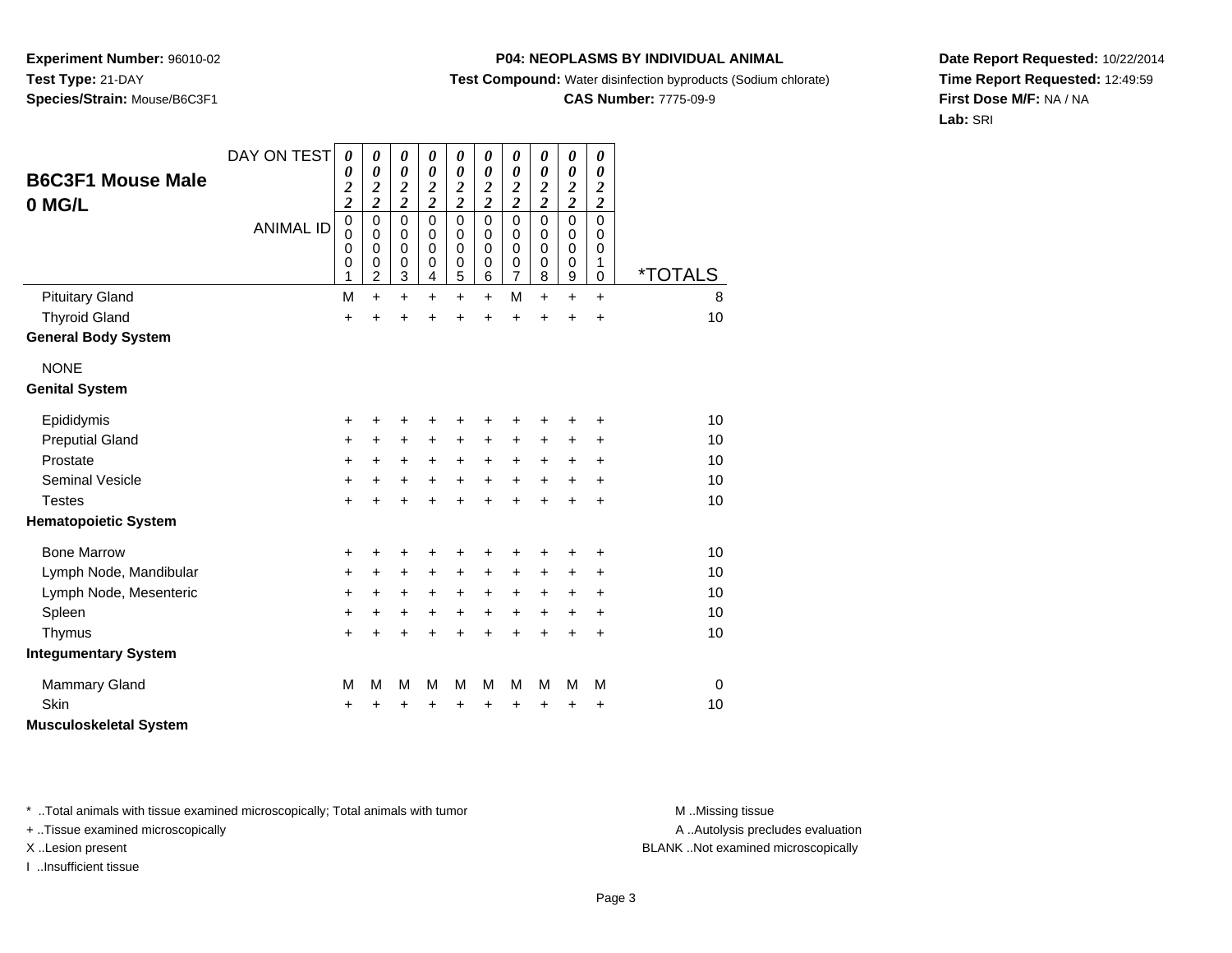## **P04: NEOPLASMS BY INDIVIDUAL ANIMAL**

**Test Compound:** Water disinfection byproducts (Sodium chlorate)

# **CAS Number:** 7775-09-9

**Date Report Requested:** 10/22/2014**Time Report Requested:** 12:49:59**First Dose M/F:** NA / NA**Lab:** SRI

| <b>B6C3F1 Mouse Male</b><br>0 MG/L | DAY ON TEST<br><b>ANIMAL ID</b> | 0<br>0<br>$\frac{2}{2}$<br>$\pmb{0}$<br>$\mathbf 0$<br>0<br>$\mathbf 0$<br>1 | 0<br>$\boldsymbol{\theta}$<br>$\boldsymbol{2}$<br>$\overline{c}$<br>$\mathbf 0$<br>$\mathbf 0$<br>$\mathbf 0$<br>$\mathbf 0$<br>$\overline{2}$ | 0<br>$\boldsymbol{\theta}$<br>$\frac{2}{2}$<br>$\mathbf 0$<br>$\mathbf 0$<br>$\mathbf 0$<br>$\mathbf 0$<br>3 | 0<br>0<br>$\boldsymbol{2}$<br>$\overline{\mathbf{c}}$<br>$\mathbf 0$<br>$\mathbf 0$<br>$\mathbf 0$<br>$\mathbf 0$<br>4 | 0<br>$\boldsymbol{\theta}$<br>$\frac{2}{2}$<br>$\mathbf 0$<br>$\mathbf 0$<br>$\mathbf 0$<br>$\mathbf 0$<br>5 | 0<br>0<br>$\boldsymbol{2}$<br>$\overline{2}$<br>$\mathbf 0$<br>$\pmb{0}$<br>$\mathbf 0$<br>$\mathbf 0$<br>6 | 0<br>0<br>$\frac{2}{2}$<br>$\mathbf 0$<br>0<br>$\mathbf 0$<br>0<br>$\overline{7}$ | 0<br>0<br>$\boldsymbol{2}$<br>$\overline{\mathbf{c}}$<br>$\mathbf 0$<br>0<br>0<br>$\mathbf 0$<br>8 | 0<br>0<br>$\frac{2}{2}$<br>0<br>0<br>$\mathbf 0$<br>$\mathbf 0$<br>9 | 0<br>0<br>$\overline{\mathbf{c}}$<br>$\overline{c}$<br>$\Omega$<br>$\Omega$<br>0<br>1<br>0 | <i><b>*TOTALS</b></i> |
|------------------------------------|---------------------------------|------------------------------------------------------------------------------|------------------------------------------------------------------------------------------------------------------------------------------------|--------------------------------------------------------------------------------------------------------------|------------------------------------------------------------------------------------------------------------------------|--------------------------------------------------------------------------------------------------------------|-------------------------------------------------------------------------------------------------------------|-----------------------------------------------------------------------------------|----------------------------------------------------------------------------------------------------|----------------------------------------------------------------------|--------------------------------------------------------------------------------------------|-----------------------|
| <b>Bone</b>                        |                                 | $\ddot{}$                                                                    | $\ddot{}$                                                                                                                                      | $\ddot{}$                                                                                                    |                                                                                                                        | $\ddot{}$                                                                                                    |                                                                                                             | $\ddot{}$                                                                         | $\ddot{}$                                                                                          | $\ddot{}$                                                            | $\ddot{}$                                                                                  | 10                    |
| <b>Nervous System</b>              |                                 |                                                                              |                                                                                                                                                |                                                                                                              |                                                                                                                        |                                                                                                              |                                                                                                             |                                                                                   |                                                                                                    |                                                                      |                                                                                            |                       |
| <b>Brain</b>                       |                                 | $\ddot{}$                                                                    |                                                                                                                                                |                                                                                                              |                                                                                                                        |                                                                                                              |                                                                                                             |                                                                                   |                                                                                                    |                                                                      | $\div$                                                                                     | 10                    |
| <b>Respiratory System</b>          |                                 |                                                                              |                                                                                                                                                |                                                                                                              |                                                                                                                        |                                                                                                              |                                                                                                             |                                                                                   |                                                                                                    |                                                                      |                                                                                            |                       |
| Lung                               |                                 | +                                                                            |                                                                                                                                                |                                                                                                              |                                                                                                                        |                                                                                                              |                                                                                                             | +                                                                                 |                                                                                                    | +                                                                    | +                                                                                          | 10                    |
| <b>Nose</b>                        |                                 | $\ddot{}$                                                                    | $\ddot{}$                                                                                                                                      | $\ddot{}$                                                                                                    | $\ddot{}$                                                                                                              | $+$                                                                                                          | $\ddot{}$                                                                                                   | $\ddot{}$                                                                         | $\ddot{}$                                                                                          | +                                                                    | $\ddot{}$                                                                                  | 10                    |
| Trachea                            |                                 | $\ddot{}$                                                                    |                                                                                                                                                | $\ddot{}$                                                                                                    |                                                                                                                        |                                                                                                              |                                                                                                             |                                                                                   |                                                                                                    | +                                                                    | $\ddot{}$                                                                                  | 10                    |
| <b>Special Senses System</b>       |                                 |                                                                              |                                                                                                                                                |                                                                                                              |                                                                                                                        |                                                                                                              |                                                                                                             |                                                                                   |                                                                                                    |                                                                      |                                                                                            |                       |
| <b>NONE</b>                        |                                 |                                                                              |                                                                                                                                                |                                                                                                              |                                                                                                                        |                                                                                                              |                                                                                                             |                                                                                   |                                                                                                    |                                                                      |                                                                                            |                       |
| <b>Urinary System</b>              |                                 |                                                                              |                                                                                                                                                |                                                                                                              |                                                                                                                        |                                                                                                              |                                                                                                             |                                                                                   |                                                                                                    |                                                                      |                                                                                            |                       |
| Kidney                             |                                 | $\ddot{}$                                                                    |                                                                                                                                                |                                                                                                              |                                                                                                                        |                                                                                                              |                                                                                                             |                                                                                   |                                                                                                    |                                                                      | ٠                                                                                          | 10                    |
| <b>Urinary Bladder</b>             |                                 | $\ddot{}$                                                                    |                                                                                                                                                |                                                                                                              |                                                                                                                        |                                                                                                              |                                                                                                             |                                                                                   |                                                                                                    | +                                                                    | $\ddot{}$                                                                                  | 10                    |
| <b>SYSTEMIC LESIONS</b>            |                                 |                                                                              |                                                                                                                                                |                                                                                                              |                                                                                                                        |                                                                                                              |                                                                                                             |                                                                                   |                                                                                                    |                                                                      |                                                                                            |                       |
| Multiple Organ                     |                                 | +                                                                            |                                                                                                                                                |                                                                                                              |                                                                                                                        |                                                                                                              |                                                                                                             |                                                                                   |                                                                                                    |                                                                      | +                                                                                          | 10                    |

\* ..Total animals with tissue examined microscopically; Total animals with tumor **M** . Missing tissue M ..Missing tissue

+ ..Tissue examined microscopically

I ..Insufficient tissue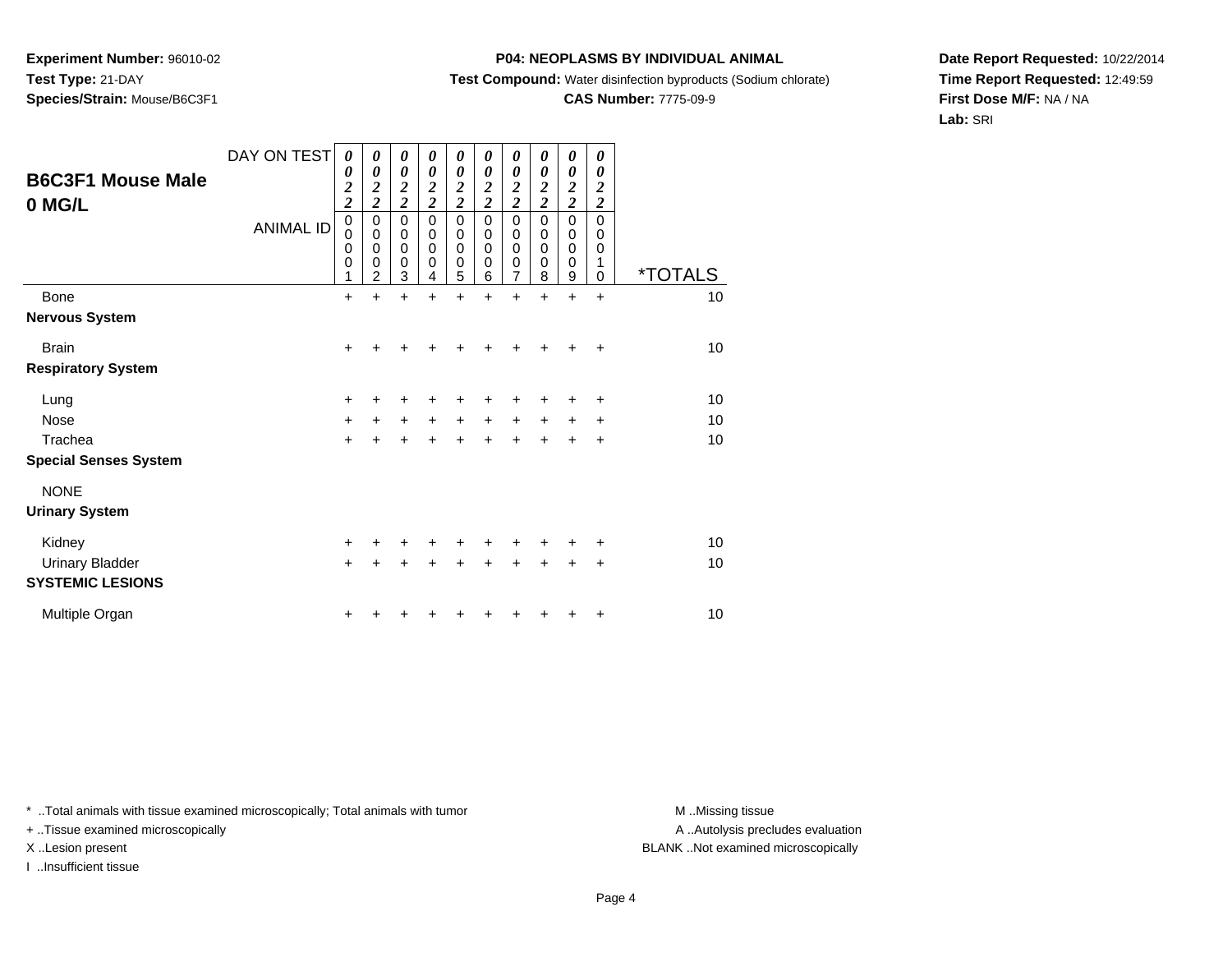#### **P04: NEOPLASMS BY INDIVIDUAL ANIMAL**

 **Test Compound:** Water disinfection byproducts (Sodium chlorate)**CAS Number:** 7775-09-9

**Date Report Requested:** 10/22/2014**Time Report Requested:** 12:49:59**First Dose M/F:** NA / NA**Lab:** SRI

# **B6C3F1 Mouse Male125 MG/L**

| ANIMAL ID |  |
|-----------|--|
|           |  |

\*TOTALS

**Alimentary System**

NONE

**Cardiovascular System**

NONE

**Endocrine System**

NONE

### **General Body System**

NONE

**Genital System**

## NONE

**Hematopoietic System**

# NONE

**Integumentary System**

NONE

**Musculoskeletal System**

# NONE

**Nervous System**

NONE

\* ..Total animals with tissue examined microscopically; Total animals with tumor **M** ..Missing tissue M ..Missing tissue

+ ..Tissue examined microscopically

I ..Insufficient tissue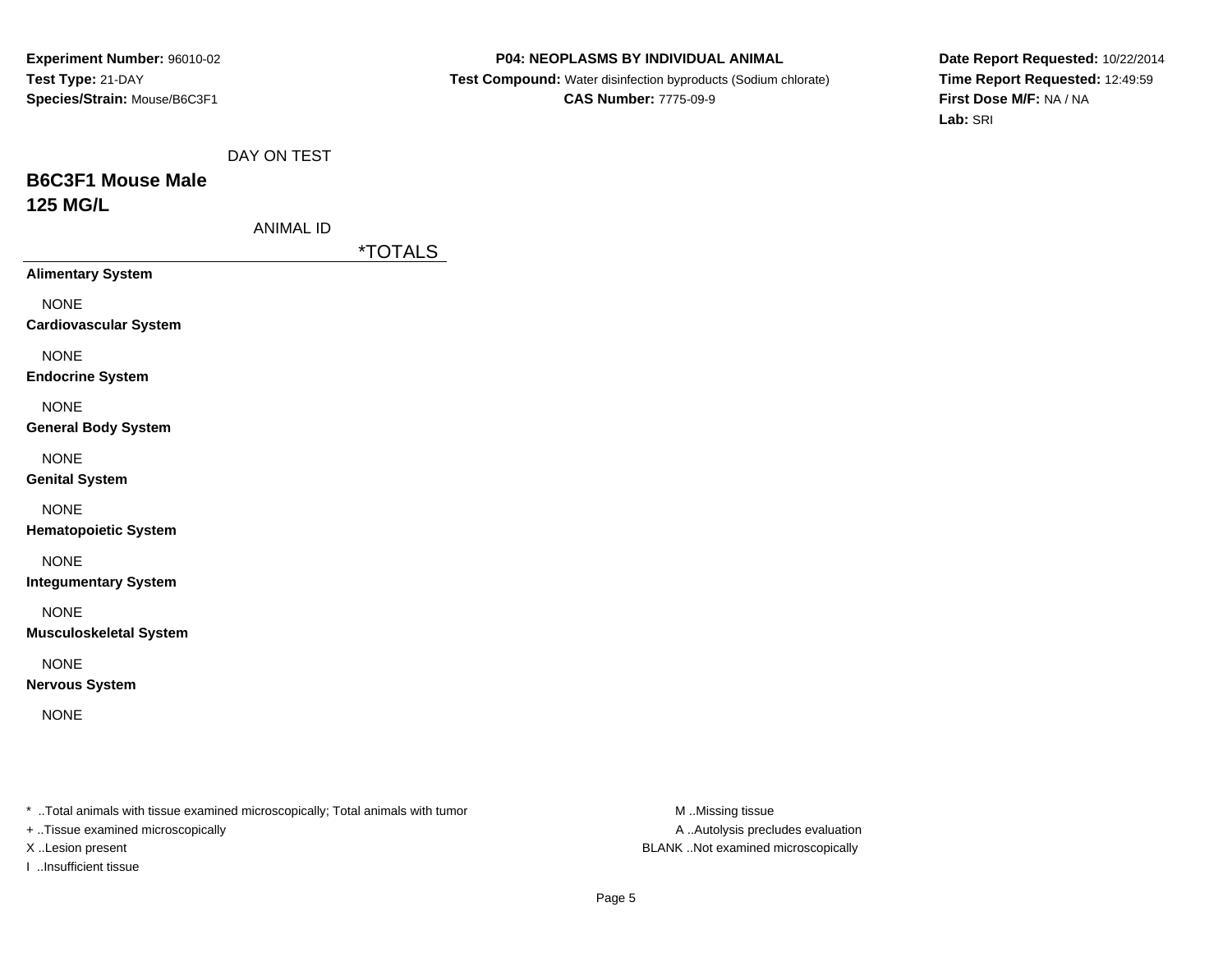#### **P04: NEOPLASMS BY INDIVIDUAL ANIMAL**

 **Test Compound:** Water disinfection byproducts (Sodium chlorate)**CAS Number:** 7775-09-9

**Date Report Requested:** 10/22/2014**Time Report Requested:** 12:49:59**First Dose M/F:** NA / NA**Lab:** SRI

|  | DAY ON TEST |
|--|-------------|
|  |             |

# **B6C3F1 Mouse Male125 MG/L**

\*TOTALS

**Respiratory System**

NONE

**Special Senses System**

NONE

**Urinary System**

## NONE

### **SYSTEMIC LESIONS**

Multiple Organ

 $\mathbf n$  0

\* ..Total animals with tissue examined microscopically; Total animals with tumor **M** ...Missing tissue M ...Missing tissue

+ ..Tissue examined microscopically

I ..Insufficient tissue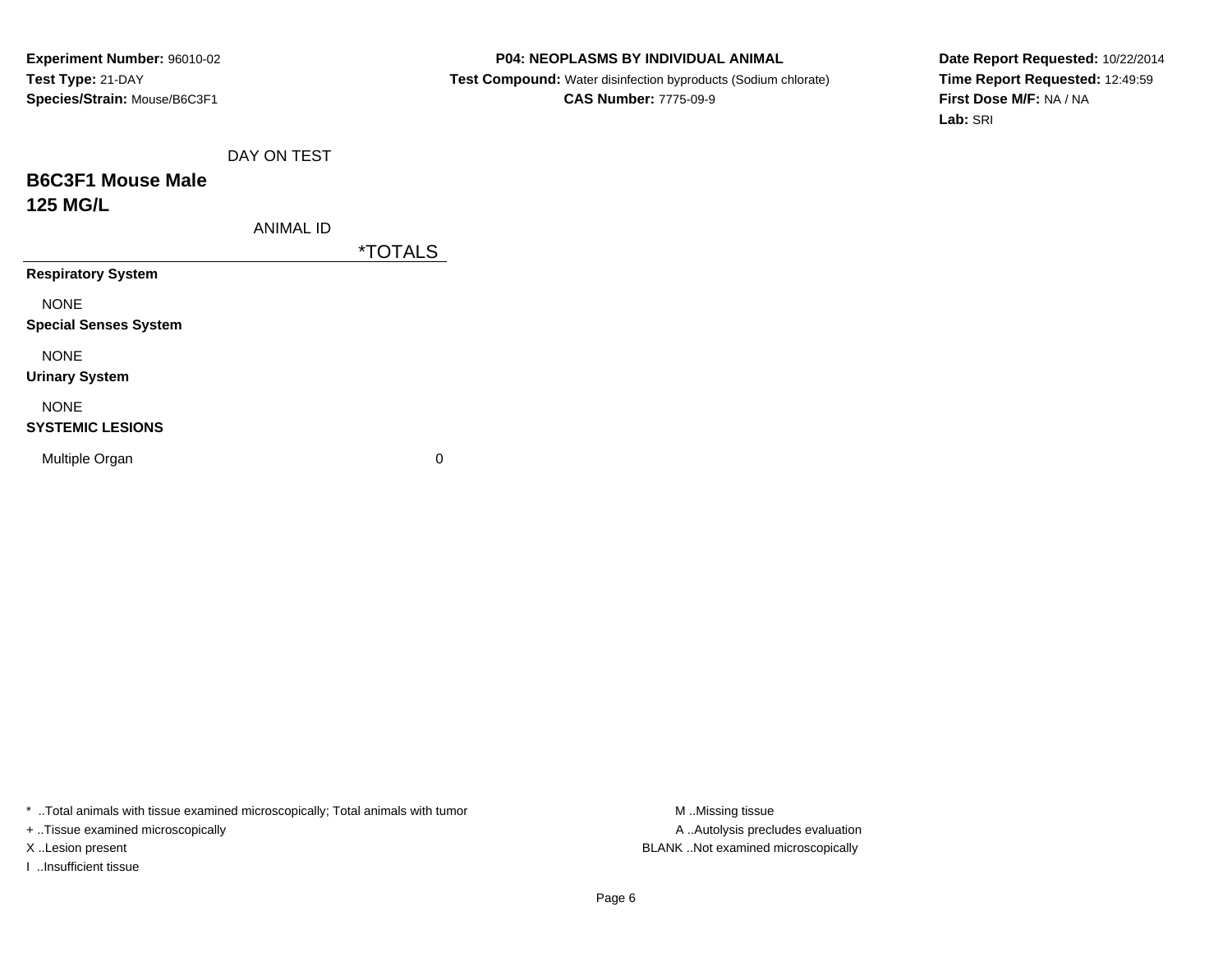#### **P04: NEOPLASMS BY INDIVIDUAL ANIMAL**

 **Test Compound:** Water disinfection byproducts (Sodium chlorate)**CAS Number:** 7775-09-9

**Date Report Requested:** 10/22/2014**Time Report Requested:** 12:49:59**First Dose M/F:** NA / NA**Lab:** SRI

# **B6C3F1 Mouse Male250 MG/L**

| ANIMAL ID |  |
|-----------|--|
|           |  |

\*TOTALS

**Alimentary System**

NONE

**Cardiovascular System**

NONE

**Endocrine System**

NONE

### **General Body System**

NONE

**Genital System**

NONE

**Hematopoietic System**

NONE

**Integumentary System**

NONE

**Musculoskeletal System**

# NONE

**Nervous System**

NONE

\* ..Total animals with tissue examined microscopically; Total animals with tumor **M** ..Missing tissue M ..Missing tissue

+ ..Tissue examined microscopically

I ..Insufficient tissue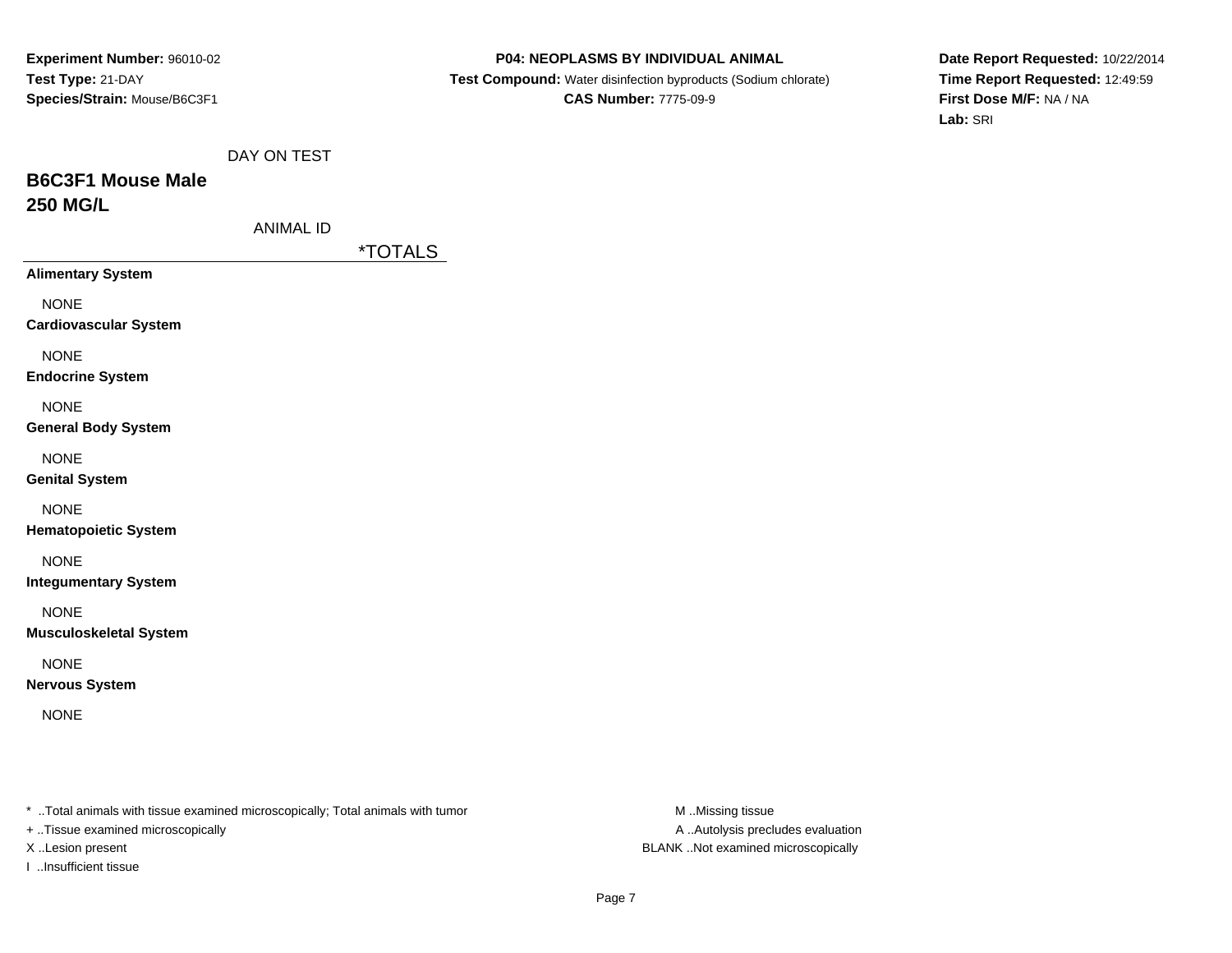#### **P04: NEOPLASMS BY INDIVIDUAL ANIMAL**

 **Test Compound:** Water disinfection byproducts (Sodium chlorate)**CAS Number:** 7775-09-9

**Date Report Requested:** 10/22/2014**Time Report Requested:** 12:49:59**First Dose M/F:** NA / NA**Lab:** SRI

|  | DAY ON TEST |
|--|-------------|
|  |             |

# **B6C3F1 Mouse Male250 MG/L**

\*TOTALS

**Respiratory System**

NONE

**Special Senses System**

NONE

**Urinary System**

## NONE

### **SYSTEMIC LESIONS**

Multiple Organ

 $\mathbf n$  0

\* ..Total animals with tissue examined microscopically; Total animals with tumor **M** ...Missing tissue M ...Missing tissue

+ ..Tissue examined microscopically

I ..Insufficient tissue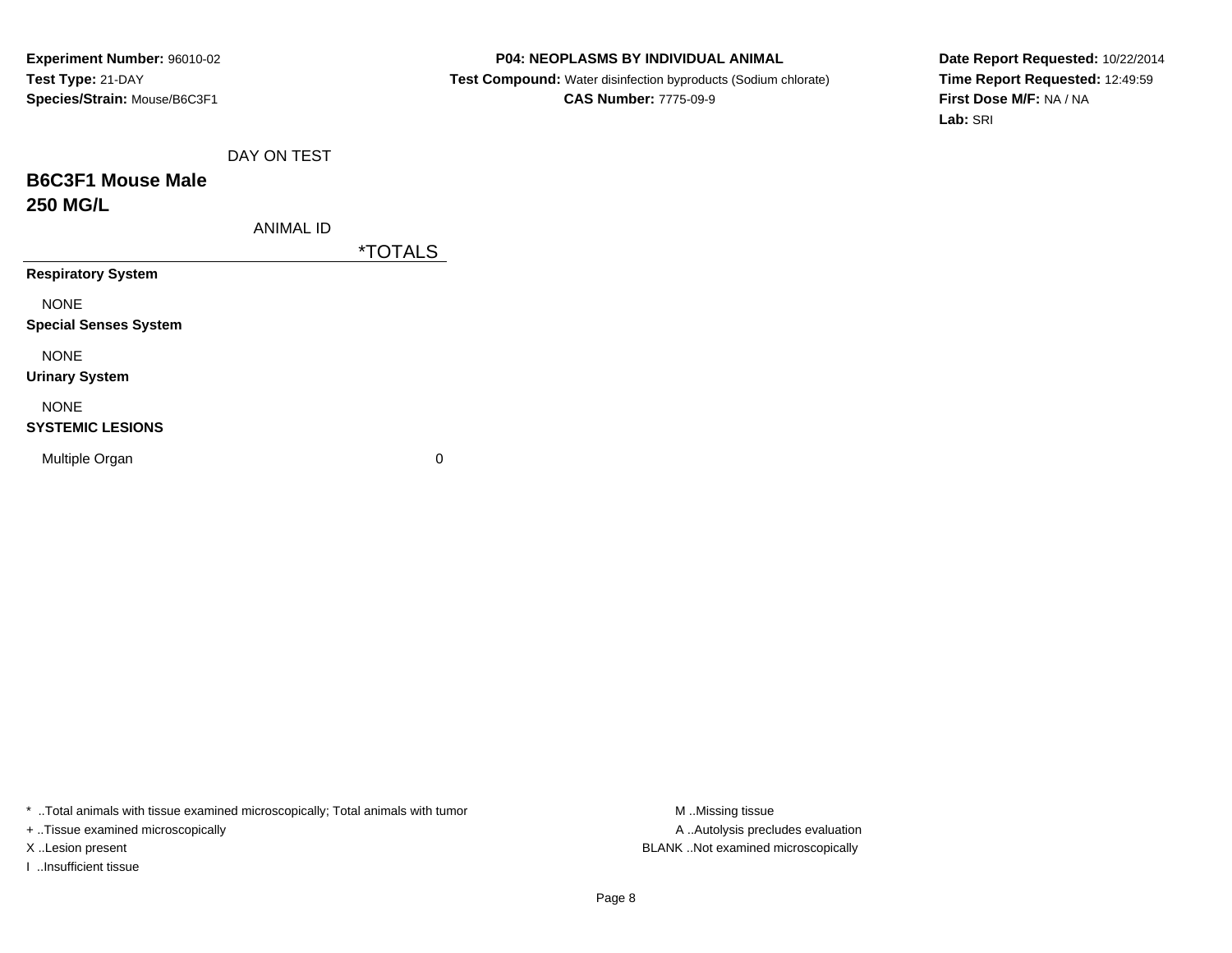#### **P04: NEOPLASMS BY INDIVIDUAL ANIMAL**

 **Test Compound:** Water disinfection byproducts (Sodium chlorate)**CAS Number:** 7775-09-9

**Date Report Requested:** 10/22/2014**Time Report Requested:** 12:49:59**First Dose M/F:** NA / NA**Lab:** SRI

# **B6C3F1 Mouse Male500 MG/L**

| ANIMAL ID |  |
|-----------|--|
|           |  |

\*TOTALS

**Alimentary System**

NONE

**Cardiovascular System**

NONE

**Endocrine System**

NONE

### **General Body System**

NONE

**Genital System**

NONE

**Hematopoietic System**

NONE

**Integumentary System**

NONE

**Musculoskeletal System**

# NONE

**Nervous System**

NONE

\* ..Total animals with tissue examined microscopically; Total animals with tumor **M** ..Missing tissue M ..Missing tissue

+ ..Tissue examined microscopically

I ..Insufficient tissue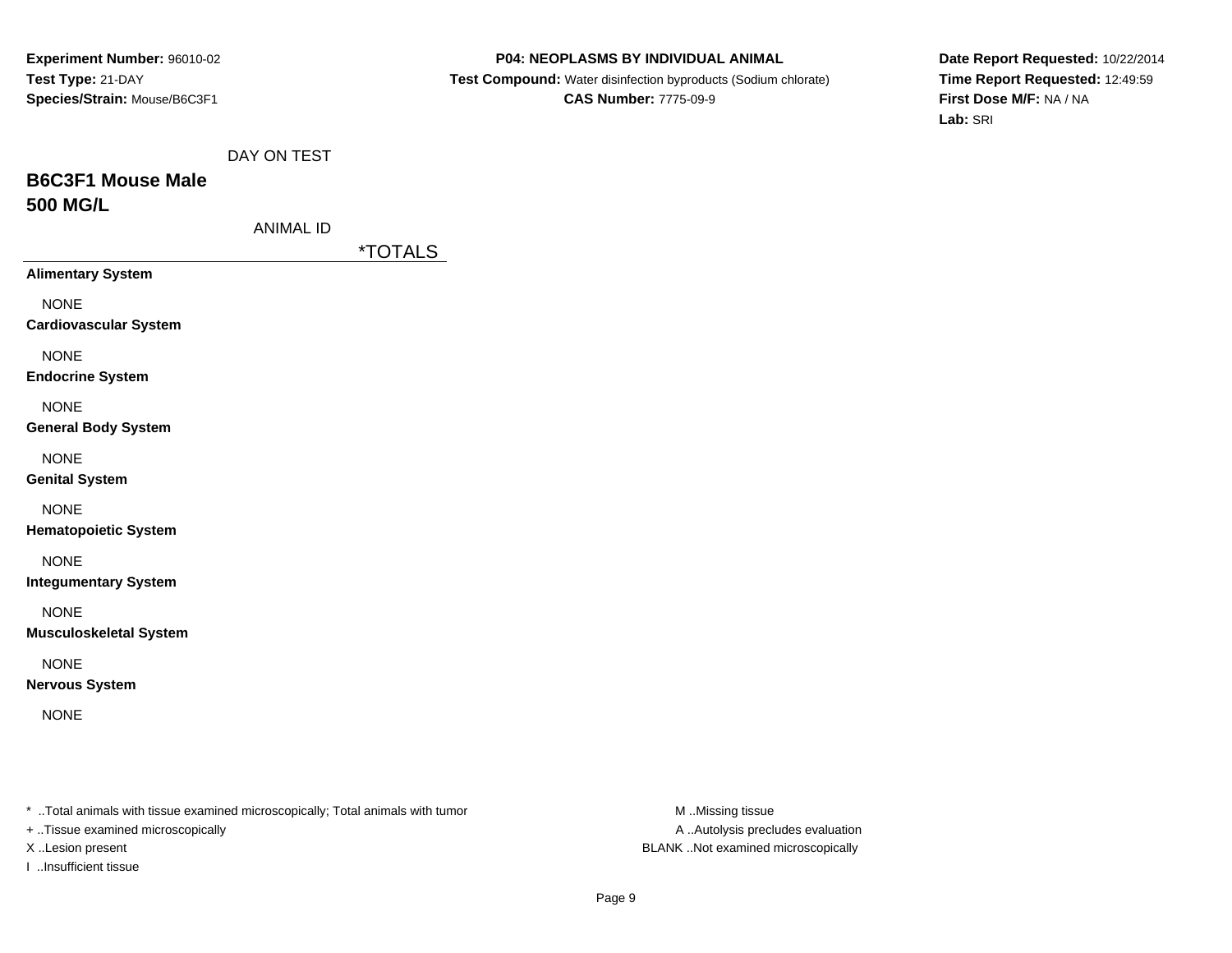#### **P04: NEOPLASMS BY INDIVIDUAL ANIMAL**

 **Test Compound:** Water disinfection byproducts (Sodium chlorate)**CAS Number:** 7775-09-9

**Date Report Requested:** 10/22/2014**Time Report Requested:** 12:49:59**First Dose M/F:** NA / NA**Lab:** SRI

# **B6C3F1 Mouse Male500 MG/L**

\*TOTALS

**Respiratory System**

NONE

**Special Senses System**

NONE

**Urinary System**

## NONE

#### **SYSTEMIC LESIONS**

Multiple Organ

 $\mathbf n$  0

\* ..Total animals with tissue examined microscopically; Total animals with tumor **M** ...Missing tissue M ...Missing tissue

+ ..Tissue examined microscopically

I ..Insufficient tissue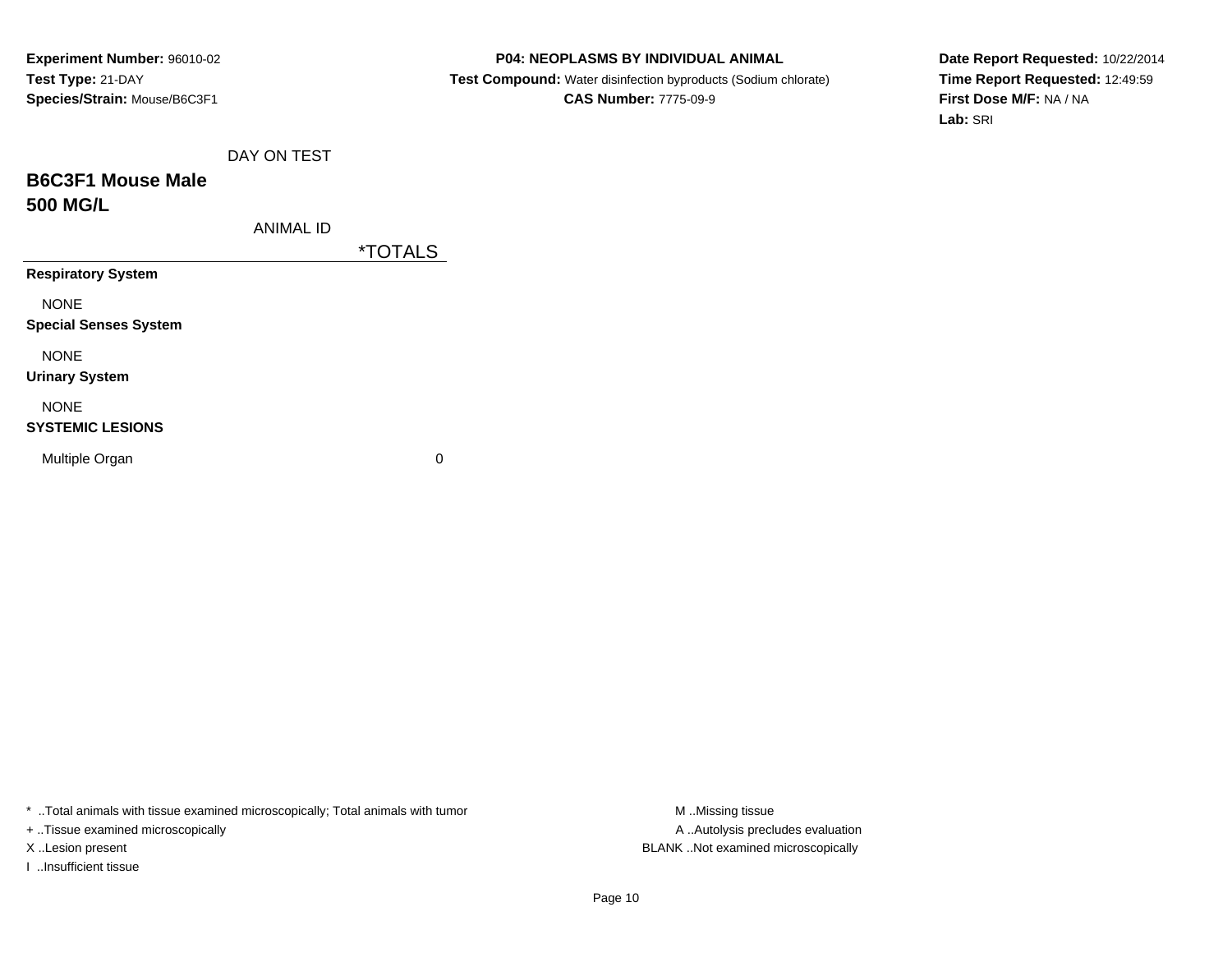#### **P04: NEOPLASMS BY INDIVIDUAL ANIMAL**

 **Test Compound:** Water disinfection byproducts (Sodium chlorate)**CAS Number:** 7775-09-9

**Date Report Requested:** 10/22/2014**Time Report Requested:** 12:49:59**First Dose M/F:** NA / NA**Lab:** SRI

# **B6C3F1 Mouse Male1000MG/L**

| ANIMAL ID |  |
|-----------|--|
|           |  |

\*TOTALS

**Alimentary System**

NONE

**Cardiovascular System**

NONE

**Endocrine System**

NONE

### **General Body System**

NONE

**Genital System**

## NONE

**Hematopoietic System**

# NONE

**Integumentary System**

NONE

**Musculoskeletal System**

# NONE

**Nervous System**

NONE

\* ..Total animals with tissue examined microscopically; Total animals with tumor **M** ..Missing tissue M ..Missing tissue

+ ..Tissue examined microscopically

I ..Insufficient tissue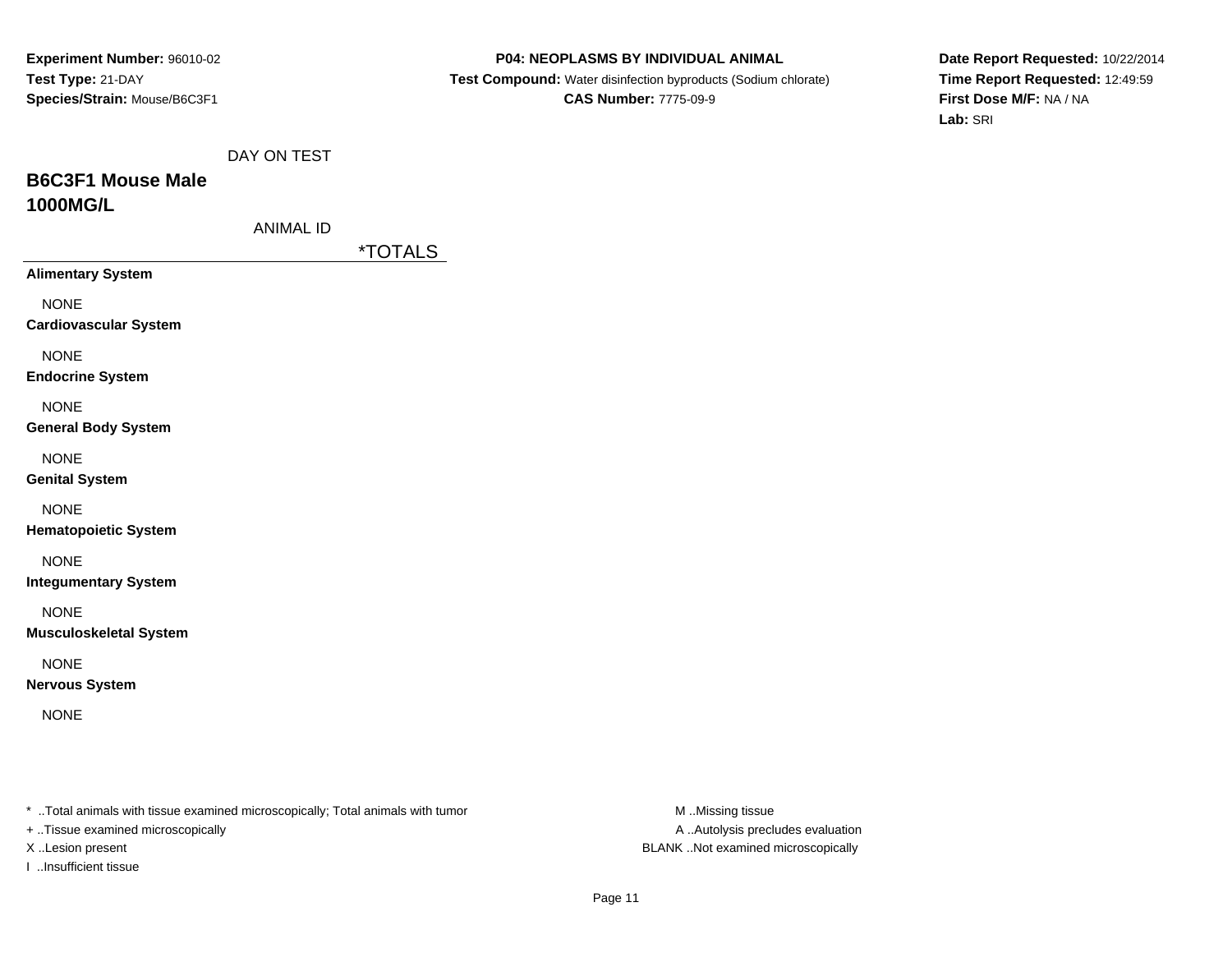#### **P04: NEOPLASMS BY INDIVIDUAL ANIMAL**

 **Test Compound:** Water disinfection byproducts (Sodium chlorate)**CAS Number:** 7775-09-9

**Date Report Requested:** 10/22/2014**Time Report Requested:** 12:49:59**First Dose M/F:** NA / NA**Lab:** SRI

|  | DAY ON TEST |  |
|--|-------------|--|
|  |             |  |

# **B6C3F1 Mouse Male1000MG/L**

| ANIMAL ID |  |
|-----------|--|
|           |  |

\*TOTALS

**Respiratory System**

NONE

**Special Senses System**

NONE

**Urinary System**

## NONE

### **SYSTEMIC LESIONS**

Multiple Organ

 $\mathbf n$  0

\* ..Total animals with tissue examined microscopically; Total animals with tumor **M** ...Missing tissue M ...Missing tissue

+ ..Tissue examined microscopically

I ..Insufficient tissue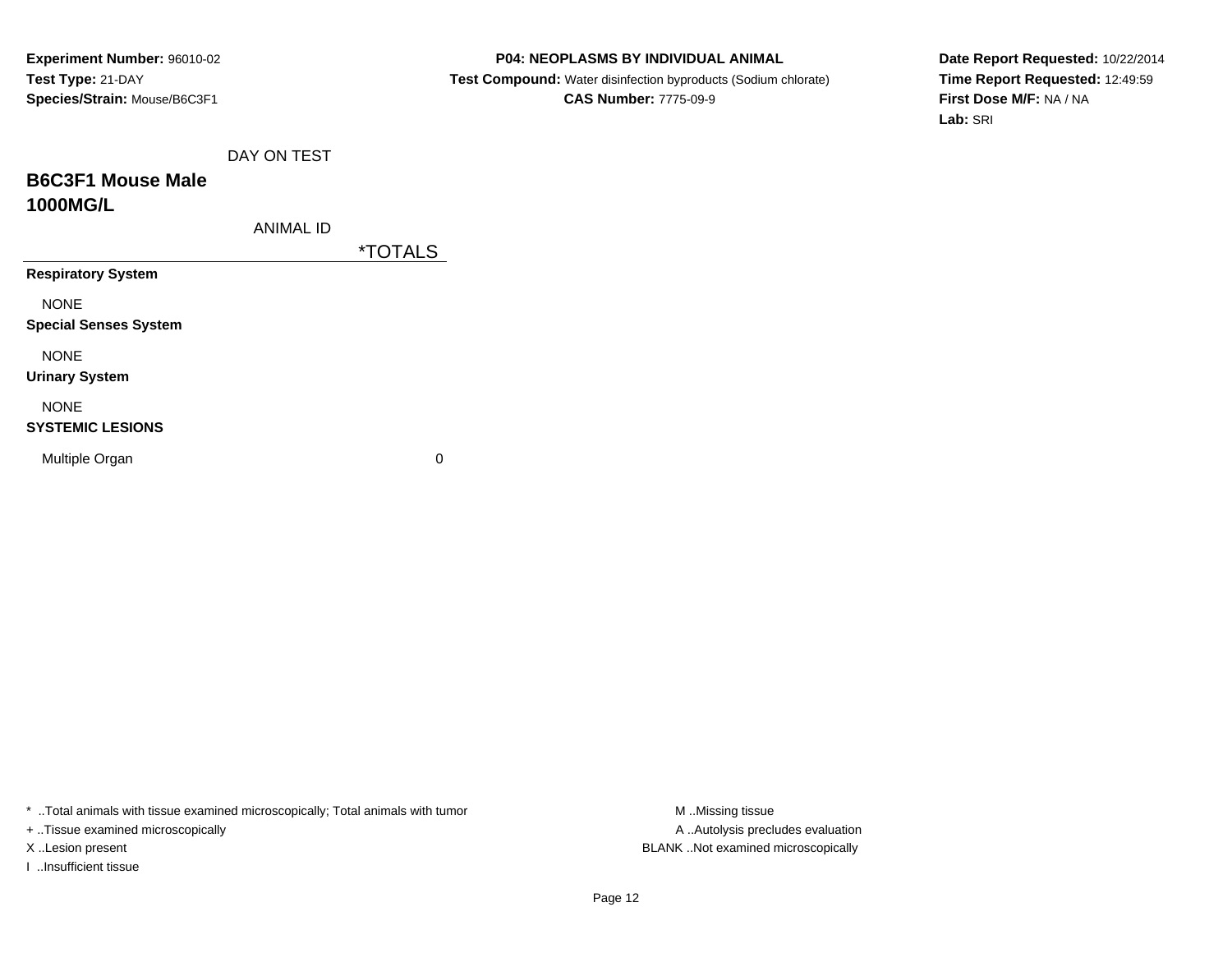## **P04: NEOPLASMS BY INDIVIDUAL ANIMAL**

**Test Compound:** Water disinfection byproducts (Sodium chlorate)

## **CAS Number:** 7775-09-9

**Date Report Requested:** 10/22/2014**Time Report Requested:** 12:49:59**First Dose M/F:** NA / NA**Lab:** SRI

| <b>B6C3F1 Mouse Male</b>     | DAY ON TEST      | 0<br>0<br>$\overline{\mathbf{c}}$                   | 0<br>$\boldsymbol{\theta}$<br>$\overline{\mathbf{c}}$ | 0<br>$\boldsymbol{\theta}$<br>$\boldsymbol{2}$ | 0<br>$\boldsymbol{\theta}$<br>$\overline{2}$               | $\theta$<br>0<br>$\overline{\mathbf{c}}$ | 0<br>0<br>$\boldsymbol{2}$                 | 0<br>0<br>$\boldsymbol{2}$      | 0<br>0<br>$\boldsymbol{2}$                    | 0<br>$\boldsymbol{\theta}$<br>$\overline{\mathbf{c}}$ | 0<br>0<br>$\boldsymbol{2}$                       |                       |
|------------------------------|------------------|-----------------------------------------------------|-------------------------------------------------------|------------------------------------------------|------------------------------------------------------------|------------------------------------------|--------------------------------------------|---------------------------------|-----------------------------------------------|-------------------------------------------------------|--------------------------------------------------|-----------------------|
| <b>2000MG/L</b>              |                  | $\overline{\mathbf{c}}$                             | $\overline{2}$                                        | $\overline{c}$                                 | $\overline{2}$                                             | $\overline{\mathbf{c}}$                  | $\overline{2}$                             | $\overline{\mathbf{c}}$         | $\overline{2}$                                | $\overline{\mathbf{c}}$                               | $\overline{\mathbf{c}}$                          |                       |
|                              | <b>ANIMAL ID</b> | $\mathbf 0$<br>$\mathbf 0$<br>$\mathbf 0$<br>5<br>1 | $\Omega$<br>$\Omega$<br>$\mathbf 0$<br>5<br>2         | $\Omega$<br>0<br>$\mathbf 0$<br>$\frac{5}{3}$  | $\Omega$<br>$\Omega$<br>$\mathbf 0$<br>5<br>$\overline{4}$ | $\mathbf 0$<br>0<br>0<br>$\frac{5}{5}$   | $\Omega$<br>$\Omega$<br>$\Omega$<br>5<br>6 | 0<br>0<br>$\mathbf 0$<br>5<br>7 | $\Omega$<br>$\Omega$<br>$\mathbf 0$<br>5<br>8 | $\mathbf 0$<br>0<br>$\mathbf 0$<br>5<br>9             | $\mathbf 0$<br>$\Omega$<br>$\mathbf 0$<br>6<br>0 | <i><b>*TOTALS</b></i> |
| <b>Alimentary System</b>     |                  |                                                     |                                                       |                                                |                                                            |                                          |                                            |                                 |                                               |                                                       |                                                  |                       |
| Esophagus                    |                  | +                                                   | +                                                     | +                                              | +                                                          | +                                        | +                                          | +                               |                                               | +                                                     | +                                                | 10                    |
| Gallbladder                  |                  | +                                                   | $\ddot{}$                                             | $\ddot{}$                                      | M                                                          | $\ddot{}$                                | +                                          | +                               | $\ddot{}$                                     | M                                                     | $\ddot{}$                                        | 8                     |
| Intestine Large, Cecum       |                  | $\ddot{}$                                           | +                                                     | $\ddot{}$                                      | $\ddot{}$                                                  | $\ddot{}$                                | $\ddot{}$                                  | +                               | $\ddot{}$                                     | $\ddot{}$                                             | $\ddot{}$                                        | 10                    |
| Intestine Large, Colon       |                  | $\ddot{}$                                           | $\ddot{}$                                             | $\ddot{}$                                      | $\ddot{}$                                                  | +                                        | $\ddot{}$                                  | +                               | $+$                                           | $\ddot{}$                                             | +                                                | 10                    |
| Intestine Large, Rectum      |                  | $\ddot{}$                                           | $\ddot{}$                                             | $\ddot{}$                                      | $\ddot{}$                                                  | $\ddot{}$                                | $\ddot{}$                                  | $\ddot{}$                       | $+$                                           | $+$                                                   | $\ddot{}$                                        | 10                    |
| Intestine Small, Duodenum    |                  | $\ddot{}$                                           | $\ddot{}$                                             | $\ddot{}$                                      | $\ddot{}$                                                  | $\ddot{}$                                | +                                          | +                               | +                                             | $\ddot{}$                                             | +                                                | 10                    |
| Intestine Small, Ileum       |                  | +                                                   | $\ddot{}$                                             | $\ddot{}$                                      | $\ddot{}$                                                  | $\ddot{}$                                | $\ddot{}$                                  | $\ddot{}$                       | $\ddot{}$                                     | $\ddot{}$                                             | $\ddot{}$                                        | 10                    |
| Intestine Small, Jejunum     |                  | $\ddot{}$                                           | $\ddot{}$                                             | $\ddot{}$                                      | $\ddot{}$                                                  | $\ddot{}$                                | $\ddot{}$                                  | $\ddot{}$                       | $\ddot{}$                                     | $\ddot{}$                                             | +                                                | 10                    |
| Liver                        |                  | $\ddot{}$                                           | $\ddot{}$                                             | $\ddot{}$                                      | $\ddot{}$                                                  | $\ddot{}$                                | $\ddot{}$                                  | $\ddot{}$                       | $+$                                           | $+$                                                   | $\ddot{}$                                        | 10                    |
| Pancreas                     |                  | $\ddot{}$                                           | $\ddot{}$                                             | $\ddot{}$                                      | $\ddot{}$                                                  | $\ddot{}$                                | $\ddot{}$                                  | $\ddot{}$                       | $\ddot{}$                                     | $\ddot{}$                                             | $\ddot{}$                                        | 10                    |
| Salivary Glands              |                  | $\ddot{}$                                           | $\ddot{}$                                             | $\ddot{}$                                      | $\ddot{}$                                                  | $\ddot{}$                                | $\ddot{}$                                  | $\ddot{}$                       | $+$                                           | $\ddot{}$                                             | $\ddot{}$                                        | 10                    |
| Stomach, Forestomach         |                  | $\ddot{}$                                           | $\ddot{}$                                             | $\ddot{}$                                      | $\ddot{}$                                                  | $\ddot{}$                                | $\ddot{}$                                  | $\ddot{}$                       | $+$                                           | $\ddot{}$                                             | $\ddot{}$                                        | 10                    |
| Stomach, Glandular           |                  | $\ddot{}$                                           | $\ddot{}$                                             | $\ddot{}$                                      | $\ddot{}$                                                  | $\ddot{}$                                | $\ddot{}$                                  | $\ddot{}$                       | $\ddot{}$                                     | $\ddot{}$                                             | $\ddot{}$                                        | 10                    |
| <b>Cardiovascular System</b> |                  |                                                     |                                                       |                                                |                                                            |                                          |                                            |                                 |                                               |                                                       |                                                  |                       |
| <b>Blood Vessel</b>          |                  | +                                                   | +                                                     | +                                              | +                                                          | +                                        | +                                          | +                               | +                                             | +                                                     | +                                                | 10                    |
| Heart                        |                  | $\ddot{}$                                           |                                                       | $\ddot{}$                                      |                                                            | $\ddot{}$                                | $\ddot{}$                                  | $\ddot{}$                       | $\ddot{}$                                     | +                                                     | $\ddot{}$                                        | 10                    |
| <b>Endocrine System</b>      |                  |                                                     |                                                       |                                                |                                                            |                                          |                                            |                                 |                                               |                                                       |                                                  |                       |
| <b>Adrenal Cortex</b>        |                  | +                                                   |                                                       |                                                |                                                            | +                                        | +                                          | +                               |                                               | ٠                                                     | +                                                | 10                    |
| Adrenal Medulla              |                  | $\ddot{}$                                           |                                                       |                                                |                                                            | ÷                                        | $\ddot{}$                                  | $\ddot{}$                       | $+$                                           | $\ddot{}$                                             | $\ddot{}$                                        | 10                    |
| Islets, Pancreatic           |                  |                                                     |                                                       |                                                |                                                            |                                          |                                            |                                 |                                               | +                                                     |                                                  | 1                     |

\* ..Total animals with tissue examined microscopically; Total animals with tumor **M** . Missing tissue M ..Missing tissue

+ ..Tissue examined microscopically

I ..Insufficient tissue

A ..Autolysis precludes evaluation

X ..Lesion present BLANK ..Not examined microscopically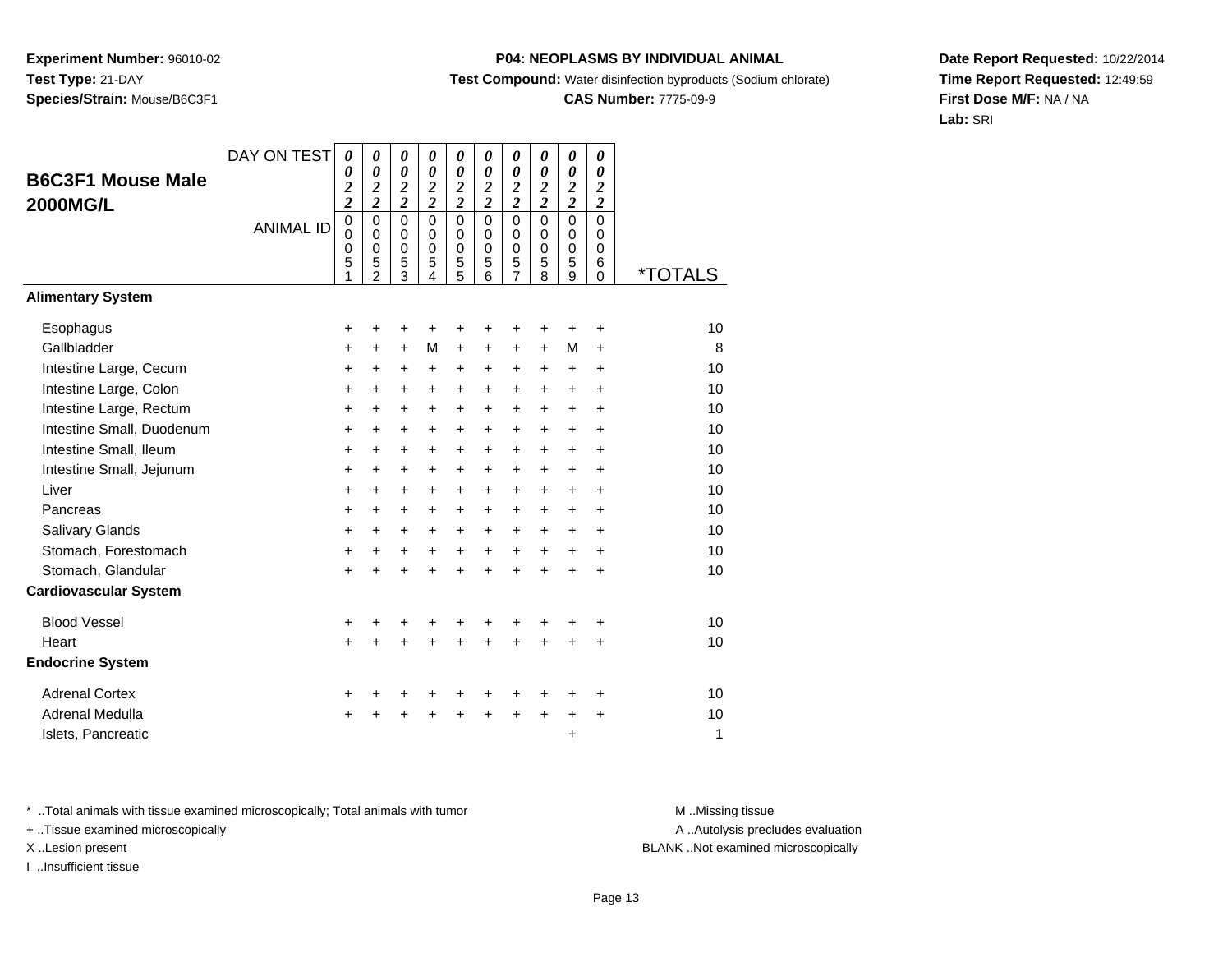### **P04: NEOPLASMS BY INDIVIDUAL ANIMAL**

**Test Compound:** Water disinfection byproducts (Sodium chlorate)

# **CAS Number:** 7775-09-9

**Date Report Requested:** 10/22/2014**Time Report Requested:** 12:49:59**First Dose M/F:** NA / NA**Lab:** SRI

| <b>B6C3F1 Mouse Male</b><br><b>2000MG/L</b> | DAY ON TEST<br><b>ANIMAL ID</b> | $\boldsymbol{\theta}$<br>0<br>$\overline{\mathbf{c}}$<br>$\overline{c}$<br>$\mathbf 0$<br>$\mathbf 0$<br>$\mathbf 0$ | $\boldsymbol{\theta}$<br>$\boldsymbol{\theta}$<br>$\boldsymbol{2}$<br>$\overline{\mathbf{c}}$<br>$\mathbf 0$<br>$\mathbf 0$<br>$\mathbf 0$ | 0<br>$\boldsymbol{\theta}$<br>$\boldsymbol{2}$<br>$\overline{2}$<br>$\mathbf 0$<br>$\mathbf 0$<br>$\mathbf 0$ | 0<br>$\boldsymbol{\theta}$<br>$\boldsymbol{2}$<br>$\overline{2}$<br>$\mathbf 0$<br>$\mathbf 0$<br>$\pmb{0}$ | $\boldsymbol{\theta}$<br>0<br>$\boldsymbol{2}$<br>$\overline{2}$<br>$\mathbf 0$<br>$\mathbf 0$<br>$\mathbf 0$ | 0<br>$\boldsymbol{\theta}$<br>$\boldsymbol{2}$<br>$\overline{\mathbf{c}}$<br>$\Omega$<br>$\Omega$<br>$\mathbf 0$ | 0<br>$\boldsymbol{\theta}$<br>$\boldsymbol{2}$<br>$\overline{\mathbf{c}}$<br>$\mathbf 0$<br>$\mathbf 0$<br>$\boldsymbol{0}$ | $\boldsymbol{\theta}$<br>$\boldsymbol{\theta}$<br>$\boldsymbol{2}$<br>$\overline{\mathbf{c}}$<br>$\mathbf 0$<br>$\mathbf 0$<br>0 | $\boldsymbol{\theta}$<br>0<br>$\boldsymbol{2}$<br>$\overline{2}$<br>$\mathbf 0$<br>$\mathbf 0$<br>0 | 0<br>$\pmb{\theta}$<br>$\boldsymbol{2}$<br>$\overline{2}$<br>$\mathbf 0$<br>$\mathbf 0$<br>0 |                       |
|---------------------------------------------|---------------------------------|----------------------------------------------------------------------------------------------------------------------|--------------------------------------------------------------------------------------------------------------------------------------------|---------------------------------------------------------------------------------------------------------------|-------------------------------------------------------------------------------------------------------------|---------------------------------------------------------------------------------------------------------------|------------------------------------------------------------------------------------------------------------------|-----------------------------------------------------------------------------------------------------------------------------|----------------------------------------------------------------------------------------------------------------------------------|-----------------------------------------------------------------------------------------------------|----------------------------------------------------------------------------------------------|-----------------------|
|                                             |                                 | 5<br>1                                                                                                               | 5<br>$\overline{2}$                                                                                                                        | $\frac{5}{3}$                                                                                                 | 5<br>$\overline{\mathbf{4}}$                                                                                | $\frac{5}{5}$                                                                                                 | 5<br>6                                                                                                           | $\frac{5}{7}$                                                                                                               | 5<br>$\overline{8}$                                                                                                              | 5<br>$\overline{9}$                                                                                 | 6<br>0                                                                                       | <i><b>*TOTALS</b></i> |
| Parathyroid Gland                           |                                 | $\ddot{}$                                                                                                            | $\ddot{}$                                                                                                                                  | $\ddot{}$                                                                                                     | $\ddot{}$                                                                                                   | $\ddot{}$                                                                                                     | M                                                                                                                | $\ddot{}$                                                                                                                   | M                                                                                                                                | $\ddot{}$                                                                                           | $\ddot{}$                                                                                    | 8                     |
| <b>Pituitary Gland</b>                      |                                 | +                                                                                                                    | $\ddot{}$                                                                                                                                  | +                                                                                                             | $\ddot{}$                                                                                                   | $\ddot{}$                                                                                                     | $\ddot{}$                                                                                                        | +                                                                                                                           | $\ddot{}$                                                                                                                        | +                                                                                                   | $\ddot{}$                                                                                    | 10                    |
| <b>Thyroid Gland</b>                        |                                 | $\ddot{}$                                                                                                            | +                                                                                                                                          | $\ddot{}$                                                                                                     | $\ddot{}$                                                                                                   | $\ddot{}$                                                                                                     | $\ddot{}$                                                                                                        | $\ddot{}$                                                                                                                   | $\ddot{}$                                                                                                                        | $\ddot{}$                                                                                           | $\ddot{}$                                                                                    | 10                    |
| <b>General Body System</b>                  |                                 |                                                                                                                      |                                                                                                                                            |                                                                                                               |                                                                                                             |                                                                                                               |                                                                                                                  |                                                                                                                             |                                                                                                                                  |                                                                                                     |                                                                                              |                       |
| <b>NONE</b>                                 |                                 |                                                                                                                      |                                                                                                                                            |                                                                                                               |                                                                                                             |                                                                                                               |                                                                                                                  |                                                                                                                             |                                                                                                                                  |                                                                                                     |                                                                                              |                       |
| <b>Genital System</b>                       |                                 |                                                                                                                      |                                                                                                                                            |                                                                                                               |                                                                                                             |                                                                                                               |                                                                                                                  |                                                                                                                             |                                                                                                                                  |                                                                                                     |                                                                                              |                       |
| Epididymis                                  |                                 | +                                                                                                                    | +                                                                                                                                          | +                                                                                                             | +                                                                                                           | +                                                                                                             | +                                                                                                                | +                                                                                                                           | +                                                                                                                                | +                                                                                                   | +                                                                                            | 10                    |
| <b>Preputial Gland</b>                      |                                 | +                                                                                                                    | $\ddot{}$                                                                                                                                  | $\ddot{}$                                                                                                     | $\ddot{}$                                                                                                   | $\ddot{}$                                                                                                     | $\ddot{}$                                                                                                        | +                                                                                                                           | +                                                                                                                                | +                                                                                                   | +                                                                                            | 10                    |
| Prostate                                    |                                 | +                                                                                                                    | +                                                                                                                                          | $\ddot{}$                                                                                                     | $\ddot{}$                                                                                                   | $\ddot{}$                                                                                                     | $\ddot{}$                                                                                                        | $\ddot{}$                                                                                                                   | $\ddot{}$                                                                                                                        | +                                                                                                   | +                                                                                            | 10                    |
| <b>Seminal Vesicle</b>                      |                                 | +                                                                                                                    | +                                                                                                                                          | +                                                                                                             | +                                                                                                           | $\ddot{}$                                                                                                     | $\ddot{}$                                                                                                        | +                                                                                                                           | $\ddot{}$                                                                                                                        | +                                                                                                   | +                                                                                            | 10                    |
| <b>Testes</b>                               |                                 | $\ddot{}$                                                                                                            |                                                                                                                                            | $\ddot{}$                                                                                                     | ÷                                                                                                           | $\ddot{}$                                                                                                     | $\ddot{}$                                                                                                        | $\ddot{}$                                                                                                                   | $\ddot{}$                                                                                                                        | $\ddot{}$                                                                                           | $\ddot{}$                                                                                    | 10                    |
| <b>Hematopoietic System</b>                 |                                 |                                                                                                                      |                                                                                                                                            |                                                                                                               |                                                                                                             |                                                                                                               |                                                                                                                  |                                                                                                                             |                                                                                                                                  |                                                                                                     |                                                                                              |                       |
| <b>Bone Marrow</b>                          |                                 | +                                                                                                                    | +                                                                                                                                          | +                                                                                                             |                                                                                                             | +                                                                                                             | +                                                                                                                | +                                                                                                                           |                                                                                                                                  |                                                                                                     | +                                                                                            | 10                    |
| Lymph Node, Mandibular                      |                                 | +                                                                                                                    | +                                                                                                                                          | +                                                                                                             | $\ddot{}$                                                                                                   | $\ddot{}$                                                                                                     | +                                                                                                                | +                                                                                                                           | м                                                                                                                                | +                                                                                                   | +                                                                                            | 9                     |
| Lymph Node, Mesenteric                      |                                 | +                                                                                                                    | +                                                                                                                                          | $\ddot{}$                                                                                                     | м                                                                                                           | M                                                                                                             | $\ddot{}$                                                                                                        | $\ddot{}$                                                                                                                   | $\ddot{}$                                                                                                                        | +                                                                                                   | +                                                                                            | 8                     |
| Spleen                                      |                                 | $\ddot{}$                                                                                                            | +                                                                                                                                          | +                                                                                                             | +                                                                                                           | $\ddot{}$                                                                                                     | $\ddot{}$                                                                                                        | +                                                                                                                           | $\ddot{}$                                                                                                                        | $\ddot{}$                                                                                           | $\ddot{}$                                                                                    | 10                    |
| Thymus                                      |                                 | $\ddot{}$                                                                                                            |                                                                                                                                            | $\ddot{}$                                                                                                     | $\ddot{}$                                                                                                   | $\ddot{}$                                                                                                     | $\ddot{}$                                                                                                        | $\ddot{}$                                                                                                                   | $\ddot{}$                                                                                                                        | $\ddot{}$                                                                                           | $\ddot{}$                                                                                    | 10                    |
| <b>Integumentary System</b>                 |                                 |                                                                                                                      |                                                                                                                                            |                                                                                                               |                                                                                                             |                                                                                                               |                                                                                                                  |                                                                                                                             |                                                                                                                                  |                                                                                                     |                                                                                              |                       |
| <b>Mammary Gland</b>                        |                                 | M                                                                                                                    | М                                                                                                                                          | M                                                                                                             | м                                                                                                           | M                                                                                                             | М                                                                                                                | М                                                                                                                           | м                                                                                                                                | M                                                                                                   | M                                                                                            | 0                     |
| Skin                                        |                                 | +                                                                                                                    | +                                                                                                                                          | +                                                                                                             | +                                                                                                           | +                                                                                                             | +                                                                                                                | +                                                                                                                           | +                                                                                                                                | +                                                                                                   | +                                                                                            | 10                    |

\* ..Total animals with tissue examined microscopically; Total animals with tumor **M** . Missing tissue M ..Missing tissue

+ ..Tissue examined microscopically

I ..Insufficient tissue

A ..Autolysis precludes evaluation

X ..Lesion present BLANK ..Not examined microscopically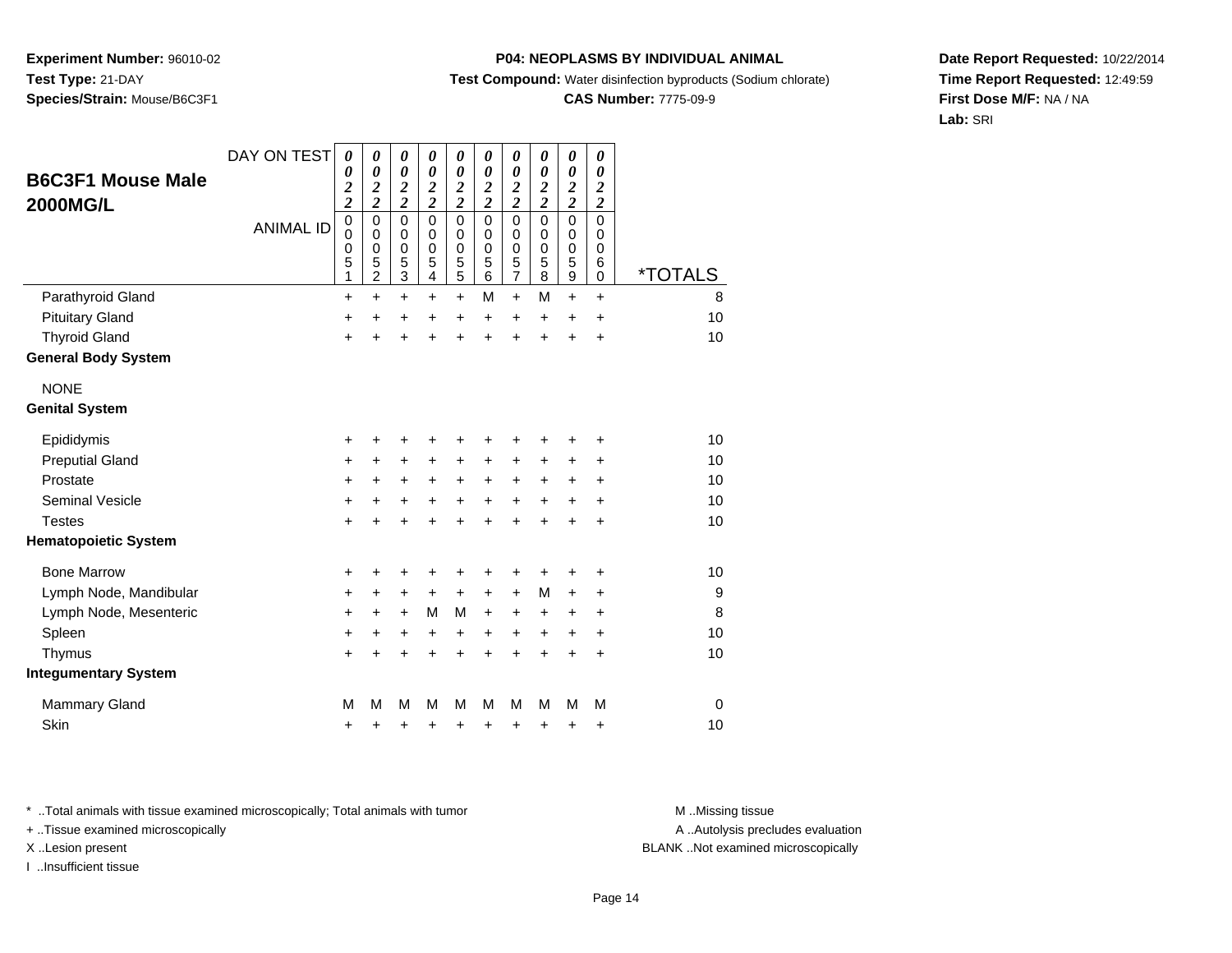## **P04: NEOPLASMS BY INDIVIDUAL ANIMAL**

**Test Compound:** Water disinfection byproducts (Sodium chlorate)

# **CAS Number:** 7775-09-9

**Date Report Requested:** 10/22/2014**Time Report Requested:** 12:49:59**First Dose M/F:** NA / NA**Lab:** SRI

| <b>B6C3F1 Mouse Male</b><br><b>2000MG/L</b> | DAY ON TEST<br><b>ANIMAL ID</b> | 0<br>0<br>$\frac{2}{2}$<br>$\mathbf 0$<br>$\mathbf 0$<br>0<br>5<br>1 | 0<br>$\boldsymbol{\theta}$<br>$\boldsymbol{2}$<br>$\overline{2}$<br>$\mathbf 0$<br>$\mathbf 0$<br>$\pmb{0}$<br>5<br>$\mathfrak{p}$ | 0<br>0<br>$\frac{2}{2}$<br>$\mathbf 0$<br>$\boldsymbol{0}$<br>$\pmb{0}$<br>5<br>3 | 0<br>0<br>$\boldsymbol{2}$<br>$\overline{2}$<br>$\mathbf 0$<br>0<br>$\mathbf 0$<br>5<br>4 | 0<br>0<br>$\frac{2}{2}$<br>0<br>0<br>$\begin{array}{c}\n0 \\ 5 \\ 5\n\end{array}$ | 0<br>$\boldsymbol{\theta}$<br>$\boldsymbol{2}$<br>$\overline{2}$<br>$\Omega$<br>0<br>$\mathbf 0$<br>5<br>6 | 0<br>$\boldsymbol{\theta}$<br>$\frac{2}{2}$<br>$\mathbf 0$<br>0<br>$\pmb{0}$<br>$\frac{5}{7}$ | 0<br>$\boldsymbol{\theta}$<br>$\boldsymbol{2}$<br>$\overline{c}$<br>$\Omega$<br>0<br>$\mathbf 0$<br>5<br>8 | 0<br>0<br>$\frac{2}{2}$<br>$\mathbf 0$<br>0<br>$\mathbf 0$<br>5<br>9 | 0<br>$\boldsymbol{\theta}$<br>$\boldsymbol{2}$<br>$\overline{\mathbf{c}}$<br>$\mathbf 0$<br>0<br>0<br>6<br>$\Omega$ | <i><b>*TOTALS</b></i>      |
|---------------------------------------------|---------------------------------|----------------------------------------------------------------------|------------------------------------------------------------------------------------------------------------------------------------|-----------------------------------------------------------------------------------|-------------------------------------------------------------------------------------------|-----------------------------------------------------------------------------------|------------------------------------------------------------------------------------------------------------|-----------------------------------------------------------------------------------------------|------------------------------------------------------------------------------------------------------------|----------------------------------------------------------------------|---------------------------------------------------------------------------------------------------------------------|----------------------------|
| <b>Musculoskeletal System</b>               |                                 |                                                                      |                                                                                                                                    |                                                                                   |                                                                                           |                                                                                   |                                                                                                            |                                                                                               |                                                                                                            |                                                                      |                                                                                                                     |                            |
| Bone                                        |                                 | +                                                                    | ÷                                                                                                                                  | +                                                                                 |                                                                                           |                                                                                   |                                                                                                            |                                                                                               |                                                                                                            |                                                                      | ÷                                                                                                                   | 10                         |
| <b>Nervous System</b>                       |                                 |                                                                      |                                                                                                                                    |                                                                                   |                                                                                           |                                                                                   |                                                                                                            |                                                                                               |                                                                                                            |                                                                      |                                                                                                                     |                            |
| <b>Brain</b>                                |                                 | $\ddot{}$                                                            | +                                                                                                                                  | +                                                                                 |                                                                                           |                                                                                   |                                                                                                            | +                                                                                             |                                                                                                            |                                                                      | ٠                                                                                                                   | 10                         |
| <b>Respiratory System</b>                   |                                 |                                                                      |                                                                                                                                    |                                                                                   |                                                                                           |                                                                                   |                                                                                                            |                                                                                               |                                                                                                            |                                                                      |                                                                                                                     |                            |
| Lung                                        |                                 | $\pm$                                                                | +                                                                                                                                  | +                                                                                 |                                                                                           |                                                                                   |                                                                                                            |                                                                                               |                                                                                                            |                                                                      | ٠                                                                                                                   | 10                         |
| <b>Nose</b>                                 |                                 | +                                                                    | $\ddot{}$                                                                                                                          | $\ddot{}$                                                                         | $+$                                                                                       | $\ddot{}$                                                                         | $+$                                                                                                        | $\ddot{}$                                                                                     | $\ddot{}$                                                                                                  | $\ddot{}$                                                            | ÷                                                                                                                   | 10                         |
| Trachea                                     |                                 | $+$                                                                  | $\ddot{}$                                                                                                                          | $\ddot{}$                                                                         | $\ddot{}$                                                                                 | $\ddot{}$                                                                         | $\ddot{}$                                                                                                  | $\ddot{}$                                                                                     | $\ddot{}$                                                                                                  |                                                                      | $\ddot{}$                                                                                                           | 10                         |
| <b>Special Senses System</b>                |                                 |                                                                      |                                                                                                                                    |                                                                                   |                                                                                           |                                                                                   |                                                                                                            |                                                                                               |                                                                                                            |                                                                      |                                                                                                                     |                            |
| <b>NONE</b>                                 |                                 |                                                                      |                                                                                                                                    |                                                                                   |                                                                                           |                                                                                   |                                                                                                            |                                                                                               |                                                                                                            |                                                                      |                                                                                                                     |                            |
| <b>Urinary System</b>                       |                                 |                                                                      |                                                                                                                                    |                                                                                   |                                                                                           |                                                                                   |                                                                                                            |                                                                                               |                                                                                                            |                                                                      |                                                                                                                     |                            |
| Kidney                                      |                                 | +                                                                    | +                                                                                                                                  | +                                                                                 |                                                                                           |                                                                                   |                                                                                                            |                                                                                               |                                                                                                            |                                                                      | ÷                                                                                                                   | 10                         |
| <b>Urinary Bladder</b>                      |                                 | $\ddot{}$                                                            | +                                                                                                                                  | $\ddot{}$                                                                         |                                                                                           | +                                                                                 |                                                                                                            |                                                                                               |                                                                                                            |                                                                      | ٠                                                                                                                   | 10                         |
| <b>SYSTEMIC LESIONS</b>                     |                                 |                                                                      |                                                                                                                                    |                                                                                   |                                                                                           |                                                                                   |                                                                                                            |                                                                                               |                                                                                                            |                                                                      |                                                                                                                     |                            |
| Multiple Organ                              |                                 | +                                                                    | +                                                                                                                                  | +                                                                                 |                                                                                           | +                                                                                 | ٠                                                                                                          |                                                                                               |                                                                                                            |                                                                      |                                                                                                                     | 10                         |
|                                             |                                 |                                                                      |                                                                                                                                    |                                                                                   |                                                                                           |                                                                                   |                                                                                                            |                                                                                               |                                                                                                            |                                                                      |                                                                                                                     | ***<br>***END OF MALE DATA |

\* ..Total animals with tissue examined microscopically; Total animals with tumor **M** . Missing tissue M ..Missing tissue

+ ..Tissue examined microscopically

I ..Insufficient tissue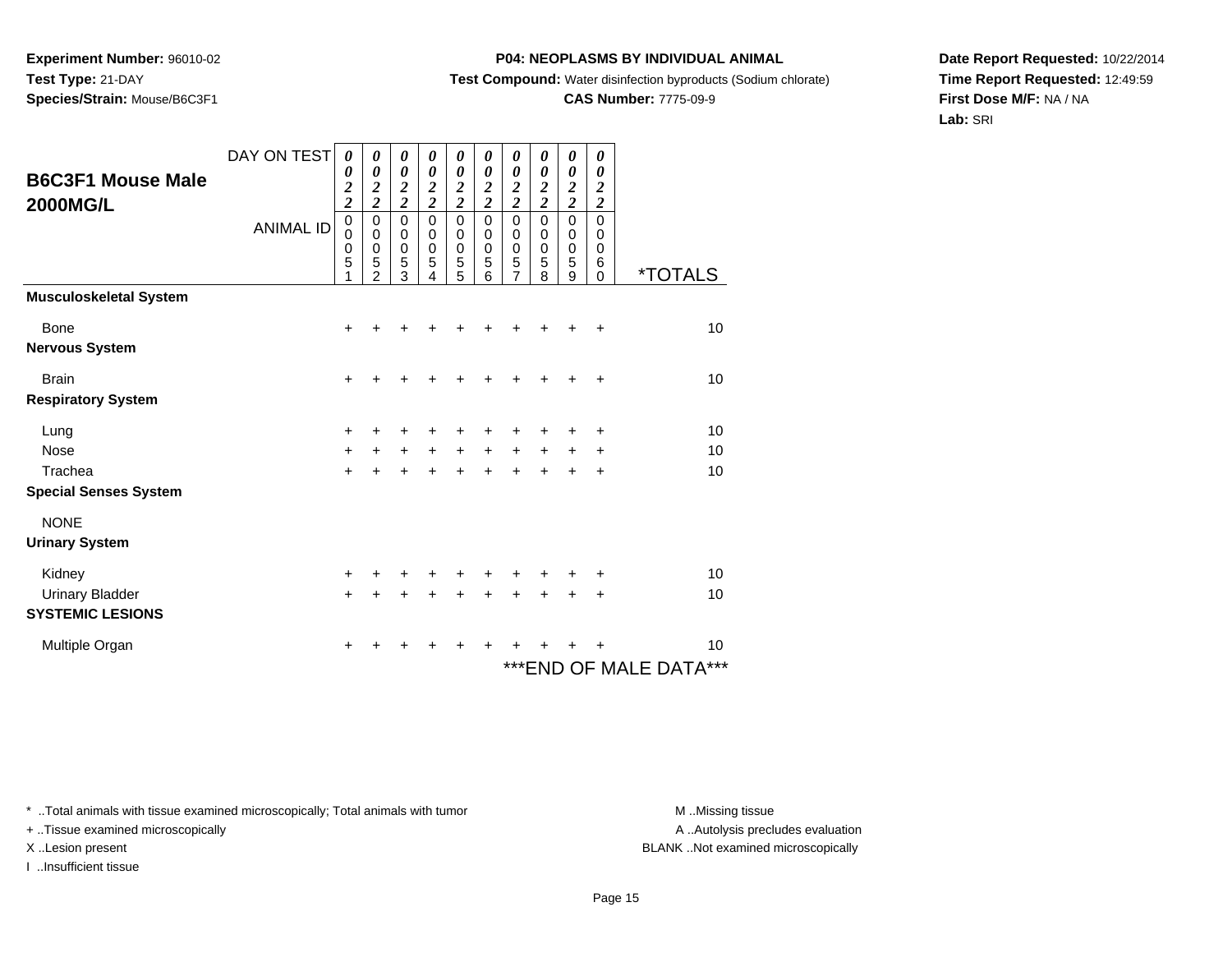## **P04: NEOPLASMS BY INDIVIDUAL ANIMAL**

**Test Compound:** Water disinfection byproducts (Sodium chlorate)

## **CAS Number:** 7775-09-9

**Date Report Requested:** 10/22/2014**Time Report Requested:** 12:49:59**First Dose M/F:** NA / NA**Lab:** SRI

| <b>B6C3F1 Mouse Female</b><br>0 MG/L | DAY ON TEST<br><b>ANIMAL ID</b> | $\boldsymbol{\theta}$<br>$\boldsymbol{\theta}$<br>$\overline{\mathbf{c}}$<br>$\overline{\mathbf{c}}$<br>$\mathbf 0$<br>$\mathbf 0$<br>0<br>6 | 0<br>$\boldsymbol{\theta}$<br>$\frac{2}{2}$<br>$\mathbf 0$<br>$\mathbf 0$<br>$\mathbf 0$<br>6 | 0<br>$\boldsymbol{\theta}$<br>$\overline{\mathbf{c}}$<br>$\overline{\mathbf{c}}$<br>$\mathbf 0$<br>$\mathbf 0$<br>0<br>6 | 0<br>$\boldsymbol{\theta}$<br>$\frac{2}{2}$<br>$\Omega$<br>$\Omega$<br>$\Omega$<br>6 | 0<br>$\boldsymbol{\theta}$<br>$\boldsymbol{2}$<br>$\overline{2}$<br>$\Omega$<br>$\mathbf 0$<br>0<br>6 | 0<br>$\boldsymbol{\theta}$<br>$\frac{2}{2}$<br>$\Omega$<br>$\mathbf 0$<br>0<br>6 | 0<br>$\boldsymbol{\theta}$<br>$\frac{2}{2}$<br>$\mathbf 0$<br>$\mathbf 0$<br>0<br>6 | 0<br>$\boldsymbol{\theta}$<br>$\frac{2}{2}$<br>0<br>$\mathbf 0$<br>0<br>6 | 0<br>$\boldsymbol{\theta}$<br>$\overline{\mathbf{c}}$<br>$\bar{2}$<br>$\overline{0}$<br>0<br>0<br>6 | 0<br>0<br>$\overline{2}$<br>$\overline{c}$<br>$\overline{0}$<br>$\mathbf 0$<br>0<br>7 |                       |
|--------------------------------------|---------------------------------|----------------------------------------------------------------------------------------------------------------------------------------------|-----------------------------------------------------------------------------------------------|--------------------------------------------------------------------------------------------------------------------------|--------------------------------------------------------------------------------------|-------------------------------------------------------------------------------------------------------|----------------------------------------------------------------------------------|-------------------------------------------------------------------------------------|---------------------------------------------------------------------------|-----------------------------------------------------------------------------------------------------|---------------------------------------------------------------------------------------|-----------------------|
| <b>Alimentary System</b>             |                                 | 1                                                                                                                                            | $\mathfrak{p}$                                                                                | $\overline{3}$                                                                                                           | 4                                                                                    | 5                                                                                                     | 6                                                                                | $\overline{7}$                                                                      | 8                                                                         | 9                                                                                                   | $\Omega$                                                                              | <i><b>*TOTALS</b></i> |
|                                      |                                 |                                                                                                                                              |                                                                                               |                                                                                                                          |                                                                                      |                                                                                                       |                                                                                  |                                                                                     |                                                                           |                                                                                                     |                                                                                       |                       |
| Esophagus                            |                                 | M                                                                                                                                            | +                                                                                             | +                                                                                                                        | +                                                                                    | +                                                                                                     | М                                                                                | +                                                                                   | +                                                                         | +                                                                                                   | +                                                                                     | 8                     |
| Gallbladder                          |                                 | $\ddot{}$                                                                                                                                    | +                                                                                             | +                                                                                                                        | +                                                                                    | +                                                                                                     | М                                                                                | $\ddot{}$                                                                           | +                                                                         | +                                                                                                   | $\ddot{}$                                                                             | 9                     |
| Intestine Large, Cecum               |                                 | $\ddot{}$                                                                                                                                    | $\ddot{}$                                                                                     | $\ddot{}$                                                                                                                | +                                                                                    | $\ddot{}$                                                                                             | $\ddot{}$                                                                        | $\ddot{}$                                                                           | +                                                                         | $\ddot{}$                                                                                           | $\ddot{}$                                                                             | 10                    |
| Intestine Large, Colon               |                                 | $\ddot{}$                                                                                                                                    | $\ddot{}$                                                                                     | $\ddot{}$                                                                                                                | $\ddot{}$                                                                            | $\ddot{}$                                                                                             | $\ddot{}$                                                                        | $\ddot{}$                                                                           | $\ddot{}$                                                                 | $\ddot{}$                                                                                           | $\ddot{}$                                                                             | 10                    |
| Intestine Large, Rectum              |                                 | $\ddot{}$                                                                                                                                    | $\ddot{}$                                                                                     | +                                                                                                                        | $\ddot{}$                                                                            | $\ddot{}$                                                                                             | $\ddot{}$                                                                        | $\ddot{}$                                                                           | $\ddot{}$                                                                 | $\ddot{}$                                                                                           | $\ddot{}$                                                                             | 10                    |
| Intestine Small, Duodenum            |                                 | $\ddot{}$                                                                                                                                    | $\ddot{}$                                                                                     | +                                                                                                                        | $\ddot{}$                                                                            | $\ddot{}$                                                                                             | $\ddot{}$                                                                        | $\ddot{}$                                                                           | $\ddot{}$                                                                 | $\ddot{}$                                                                                           | $\ddot{}$                                                                             | 10                    |
| Intestine Small, Ileum               |                                 | $\ddot{}$                                                                                                                                    | $\ddot{}$                                                                                     | +                                                                                                                        | +                                                                                    | $\ddot{}$                                                                                             | $\ddot{}$                                                                        | $\ddot{}$                                                                           | +                                                                         | +                                                                                                   | $\ddot{}$                                                                             | 10                    |
| Intestine Small, Jejunum             |                                 | $\ddot{}$                                                                                                                                    | +                                                                                             | $\pm$                                                                                                                    | +                                                                                    | $\ddot{}$                                                                                             | $\ddot{}$                                                                        | $\ddot{}$                                                                           | $\pm$                                                                     | $\pm$                                                                                               | +                                                                                     | 10                    |
| Liver                                |                                 | $\ddot{}$                                                                                                                                    | $\ddot{}$                                                                                     | +                                                                                                                        | $\ddot{}$                                                                            | $\ddot{}$                                                                                             | $\ddot{}$                                                                        | $\ddot{}$                                                                           | $\ddot{}$                                                                 | $\ddot{}$                                                                                           | $\ddot{}$                                                                             | 10                    |
| Pancreas                             |                                 | $\ddot{}$                                                                                                                                    | +                                                                                             | +                                                                                                                        | $\ddot{}$                                                                            | $\ddot{}$                                                                                             | $\ddot{}$                                                                        | $\ddot{}$                                                                           | $\ddot{}$                                                                 | $\ddot{}$                                                                                           | $\ddot{}$                                                                             | 10                    |
| Salivary Glands                      |                                 | $\ddot{}$                                                                                                                                    | $\ddot{}$                                                                                     | $\ddot{}$                                                                                                                | $\ddot{}$                                                                            | $\ddot{}$                                                                                             | $\ddot{}$                                                                        | $\ddot{}$                                                                           | +                                                                         | +                                                                                                   | $\ddot{}$                                                                             | 10                    |
| Stomach, Forestomach                 |                                 | $\ddot{}$                                                                                                                                    | +                                                                                             | +                                                                                                                        | $\ddot{}$                                                                            | $\ddot{}$                                                                                             | $\ddot{}$                                                                        | $\ddot{}$                                                                           | $\ddot{}$                                                                 | +                                                                                                   | $\ddot{}$                                                                             | 10                    |
| Stomach, Glandular                   |                                 | $\ddot{}$                                                                                                                                    |                                                                                               | $\ddot{}$                                                                                                                | $\ddot{}$                                                                            | $\ddot{}$                                                                                             | $\ddot{}$                                                                        | $\ddot{}$                                                                           | $\ddot{}$                                                                 | $\ddot{}$                                                                                           | $\ddot{}$                                                                             | 10                    |
| <b>Cardiovascular System</b>         |                                 |                                                                                                                                              |                                                                                               |                                                                                                                          |                                                                                      |                                                                                                       |                                                                                  |                                                                                     |                                                                           |                                                                                                     |                                                                                       |                       |
| <b>Blood Vessel</b>                  |                                 | $\ddot{}$                                                                                                                                    | +                                                                                             | +                                                                                                                        | +                                                                                    | +                                                                                                     | +                                                                                | +                                                                                   | +                                                                         | +                                                                                                   | +                                                                                     | 10                    |
| Heart                                |                                 | $\ddot{}$                                                                                                                                    |                                                                                               | $\ddot{}$                                                                                                                |                                                                                      | $\ddot{}$                                                                                             |                                                                                  | $\ddot{}$                                                                           | $\ddot{}$                                                                 | $\ddot{}$                                                                                           | $\ddot{}$                                                                             | 10                    |
| <b>Endocrine System</b>              |                                 |                                                                                                                                              |                                                                                               |                                                                                                                          |                                                                                      |                                                                                                       |                                                                                  |                                                                                     |                                                                           |                                                                                                     |                                                                                       |                       |
| <b>Adrenal Cortex</b>                |                                 | +                                                                                                                                            | ٠                                                                                             | +                                                                                                                        | +                                                                                    | +                                                                                                     | ٠                                                                                | +                                                                                   | +                                                                         | ٠                                                                                                   | ÷                                                                                     | 10                    |
| Adrenal Medulla                      |                                 | $\ddot{}$                                                                                                                                    |                                                                                               | +                                                                                                                        | $\ddot{}$                                                                            | $\ddot{}$                                                                                             | $\ddot{}$                                                                        | $\ddot{}$                                                                           | $\ddot{}$                                                                 | +                                                                                                   | +                                                                                     | 10                    |
| Parathyroid Gland                    |                                 | +                                                                                                                                            | +                                                                                             | +                                                                                                                        | +                                                                                    | $\ddot{}$                                                                                             | $\ddot{}$                                                                        | $\ddot{}$                                                                           | +                                                                         | +                                                                                                   | +                                                                                     | 10                    |

\* ..Total animals with tissue examined microscopically; Total animals with tumor **M** . Missing tissue M ..Missing tissue

+ ..Tissue examined microscopically

I ..Insufficient tissue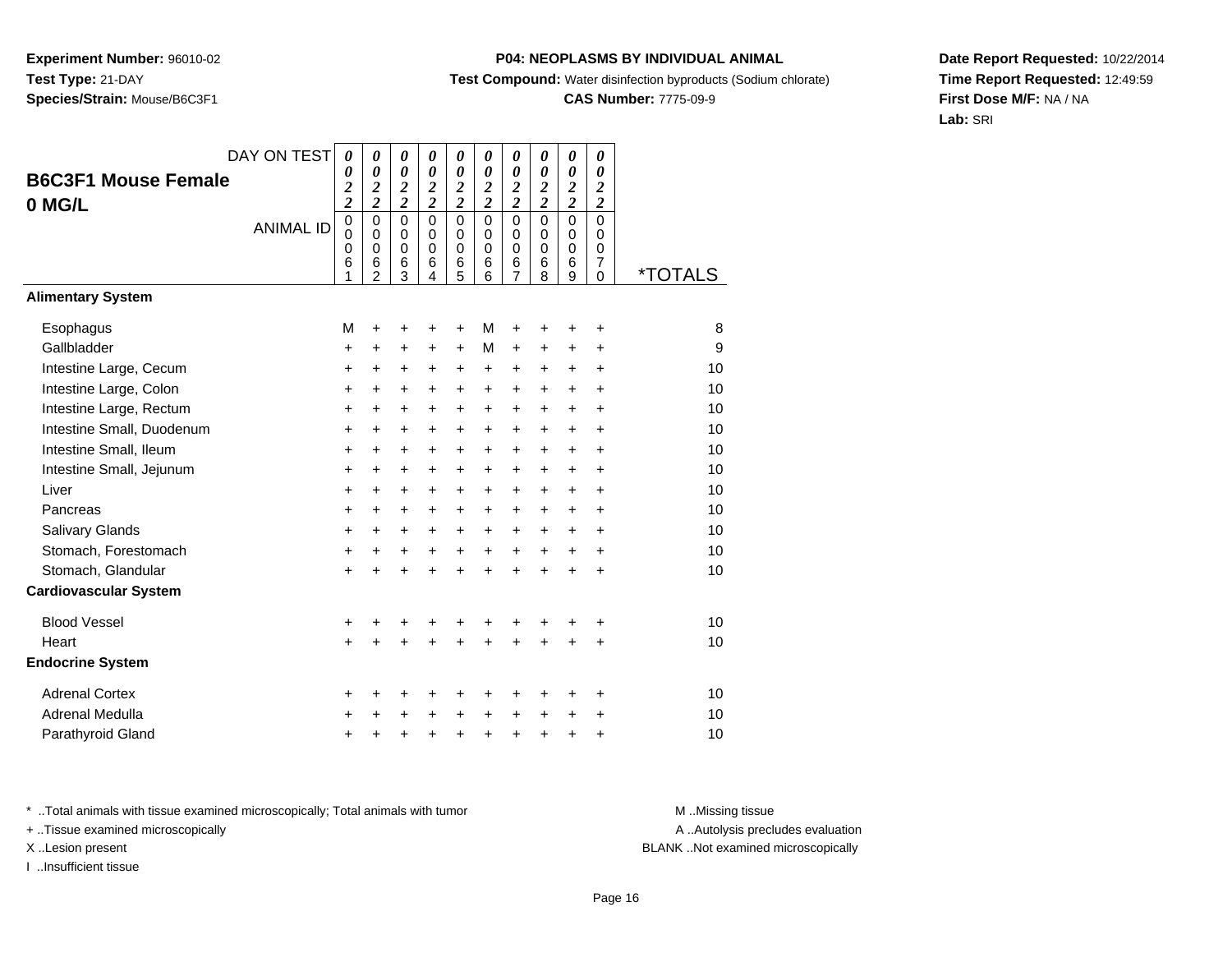## **P04: NEOPLASMS BY INDIVIDUAL ANIMAL**

**Test Compound:** Water disinfection byproducts (Sodium chlorate)

# **CAS Number:** 7775-09-9

**Date Report Requested:** 10/22/2014**Time Report Requested:** 12:49:59**First Dose M/F:** NA / NA**Lab:** SRI

| <b>B6C3F1 Mouse Female</b><br>0 MG/L | DAY ON TEST      | $\boldsymbol{\theta}$<br>0<br>$\overline{\mathbf{c}}$<br>$\overline{c}$ | 0<br>$\boldsymbol{\theta}$<br>$\boldsymbol{2}$<br>$\overline{2}$ | 0<br>$\boldsymbol{\theta}$<br>$\frac{2}{2}$ | $\boldsymbol{\theta}$<br>$\boldsymbol{\theta}$<br>$\frac{2}{2}$ | 0<br>0<br>$\frac{2}{2}$                                        | 0<br>0<br>$\frac{2}{2}$                   | 0<br>$\boldsymbol{\theta}$<br>$\frac{2}{2}$ | 0<br>0<br>$\boldsymbol{2}$<br>$\overline{2}$ | 0<br>$\boldsymbol{\theta}$<br>$\boldsymbol{2}$<br>$\overline{2}$ | 0<br>0<br>$\overline{2}$<br>$\overline{\mathbf{c}}$ |                       |
|--------------------------------------|------------------|-------------------------------------------------------------------------|------------------------------------------------------------------|---------------------------------------------|-----------------------------------------------------------------|----------------------------------------------------------------|-------------------------------------------|---------------------------------------------|----------------------------------------------|------------------------------------------------------------------|-----------------------------------------------------|-----------------------|
|                                      | <b>ANIMAL ID</b> | $\mathbf 0$<br>0<br>0<br>6<br>1                                         | 0<br>0<br>$\mathbf 0$<br>6<br>$\overline{2}$                     | $\mathbf 0$<br>0<br>$\mathbf 0$<br>6<br>3   | $\mathbf 0$<br>$\mathbf 0$<br>$\mathbf 0$<br>6<br>4             | $\mathbf 0$<br>0<br>0<br>$\begin{array}{c} 6 \\ 5 \end{array}$ | $\mathbf 0$<br>0<br>$\mathbf 0$<br>6<br>6 | $\mathbf 0$<br>0<br>$\mathbf 0$<br>6<br>7   | $\mathbf 0$<br>0<br>0<br>6<br>8              | $\mathbf 0$<br>0<br>$\mathbf 0$<br>6<br>9                        | $\mathbf 0$<br>0<br>0<br>$\overline{7}$<br>0        | <i><b>*TOTALS</b></i> |
| <b>Pituitary Gland</b>               |                  | +                                                                       | $\ddot{}$                                                        | $\ddot{}$                                   | $+$                                                             | $\ddot{}$                                                      | $\ddot{}$                                 | $\ddot{}$                                   | $\ddot{}$                                    | $\ddot{}$                                                        | $\ddot{}$                                           | 10                    |
| <b>Thyroid Gland</b>                 |                  | $\ddot{}$                                                               | $\ddot{}$                                                        | $\ddot{}$                                   | $\ddot{}$                                                       | $\ddot{}$                                                      | $\ddot{}$                                 | $\ddot{}$                                   | $\ddot{}$                                    | $\ddot{}$                                                        | $\ddot{}$                                           | 10                    |
| <b>General Body System</b>           |                  |                                                                         |                                                                  |                                             |                                                                 |                                                                |                                           |                                             |                                              |                                                                  |                                                     |                       |
| <b>NONE</b>                          |                  |                                                                         |                                                                  |                                             |                                                                 |                                                                |                                           |                                             |                                              |                                                                  |                                                     |                       |
| <b>Genital System</b>                |                  |                                                                         |                                                                  |                                             |                                                                 |                                                                |                                           |                                             |                                              |                                                                  |                                                     |                       |
| <b>Clitoral Gland</b>                |                  | +                                                                       | +                                                                | +                                           | ٠                                                               | ٠                                                              | +                                         | +                                           |                                              |                                                                  | ٠                                                   | 10                    |
| Ovary                                |                  | $\ddot{}$                                                               | $\ddot{}$                                                        | $\ddot{}$                                   | $+$                                                             | $+$                                                            | $\ddot{}$                                 | $\pm$                                       | $\ddot{}$                                    | $\pm$                                                            | $\ddot{}$                                           | 10                    |
| Uterus                               |                  | $\ddot{}$                                                               | +                                                                | $\ddot{}$                                   | $\div$                                                          | $\div$                                                         | ÷                                         | +                                           | ÷                                            | +                                                                | ÷                                                   | 10                    |
| <b>Hematopoietic System</b>          |                  |                                                                         |                                                                  |                                             |                                                                 |                                                                |                                           |                                             |                                              |                                                                  |                                                     |                       |
| <b>Bone Marrow</b>                   |                  | +                                                                       | +                                                                | +                                           | ÷                                                               | ÷                                                              | +                                         | +                                           | +                                            |                                                                  | ÷                                                   | 10                    |
| Lymph Node, Mandibular               |                  | +                                                                       | $\ddot{}$                                                        | +                                           | $\ddot{}$                                                       | $\ddot{}$                                                      | +                                         | +                                           | +                                            | +                                                                | +                                                   | 10                    |
| Lymph Node, Mesenteric               |                  | +                                                                       | +                                                                | $\ddot{}$                                   | $+$                                                             | $\ddot{}$                                                      | $\ddot{}$                                 | $\ddot{}$                                   | $\ddot{}$                                    | $\ddot{}$                                                        | ÷                                                   | 10                    |
| Spleen                               |                  | $\ddot{}$                                                               | $\ddot{}$                                                        | $\ddot{}$                                   | $\ddot{}$                                                       | $\ddot{}$                                                      | $\ddot{}$                                 | $\ddot{}$                                   | $\ddot{}$                                    | +                                                                | +                                                   | 10                    |
| Thymus                               |                  | $\ddot{}$                                                               | $\ddot{}$                                                        | $\ddot{}$                                   | $\ddot{}$                                                       | $\ddot{}$                                                      | ÷                                         | $\ddot{}$                                   | $\ddot{}$                                    | $\ddot{}$                                                        | $\ddot{}$                                           | 10                    |
| <b>Integumentary System</b>          |                  |                                                                         |                                                                  |                                             |                                                                 |                                                                |                                           |                                             |                                              |                                                                  |                                                     |                       |
| <b>Mammary Gland</b>                 |                  | +                                                                       | +                                                                | +                                           |                                                                 |                                                                |                                           |                                             |                                              |                                                                  | ÷                                                   | 10                    |
| Skin                                 |                  | $\ddot{}$                                                               | $\ddot{}$                                                        | $\ddot{}$                                   | $\div$                                                          | $\pm$                                                          | +                                         | +                                           | ÷                                            | +                                                                | $\ddot{}$                                           | 10                    |
| <b>Musculoskeletal System</b>        |                  |                                                                         |                                                                  |                                             |                                                                 |                                                                |                                           |                                             |                                              |                                                                  |                                                     |                       |
| <b>Bone</b>                          |                  | +                                                                       | +                                                                | +                                           |                                                                 | +                                                              | ٠                                         | +                                           | ٠                                            | +                                                                | +                                                   | 10                    |

\* ..Total animals with tissue examined microscopically; Total animals with tumor **M** . Missing tissue M ..Missing tissue

+ ..Tissue examined microscopically

I ..Insufficient tissue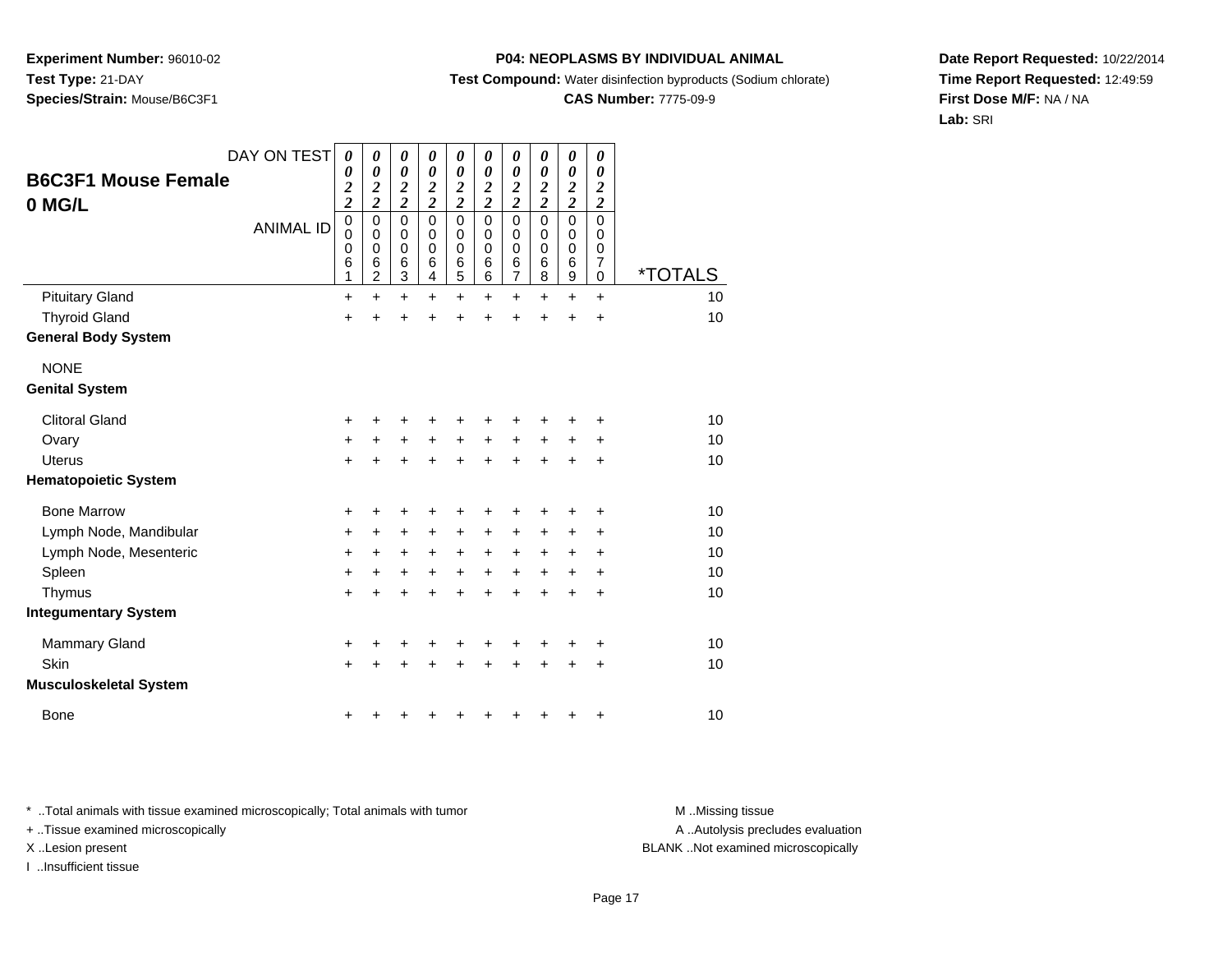## **P04: NEOPLASMS BY INDIVIDUAL ANIMAL**

**Test Compound:** Water disinfection byproducts (Sodium chlorate)

# **CAS Number:** 7775-09-9

**Date Report Requested:** 10/22/2014**Time Report Requested:** 12:49:59**First Dose M/F:** NA / NA**Lab:** SRI

| <b>B6C3F1 Mouse Female</b><br>0 MG/L | DAY ON TEST<br><b>ANIMAL ID</b> | 0<br>0<br>$\overline{\mathbf{c}}$<br>$\overline{\mathbf{c}}$<br>$\mathbf 0$<br>$\mathbf 0$<br>$\mathbf 0$<br>6<br>1 | 0<br>0<br>$\boldsymbol{2}$<br>$\overline{\mathbf{c}}$<br>$\mathbf 0$<br>$\mathbf 0$<br>$\mathbf 0$<br>6<br>$\overline{2}$ | 0<br>0<br>$\overline{2}$<br>$\overline{2}$<br>$\pmb{0}$<br>0<br>0<br>6<br>3 | 0<br>0<br>2<br>$\overline{\mathbf{c}}$<br>$\mathbf 0$<br>$\mathbf 0$<br>$\Omega$<br>6<br>4 | 0<br>$\boldsymbol{\theta}$<br>$\boldsymbol{2}$<br>$\overline{c}$<br>$\mathbf 0$<br>0<br>0<br>6<br>5 | 0<br>0<br>$\boldsymbol{2}$<br>$\overline{2}$<br>0<br>0<br>$\mathbf 0$<br>6<br>6 | 0<br>0<br>$\overline{\mathbf{c}}$<br>$\overline{2}$<br>$\mathbf 0$<br>0<br>0<br>6<br>7 | 0<br>$\boldsymbol{\theta}$<br>2<br>$\overline{2}$<br>0<br>0<br>$\mathbf 0$<br>6<br>8 | 0<br>0<br>$\boldsymbol{2}$<br>$\overline{c}$<br>0<br>0<br>0<br>6<br>9 | 0<br>0<br>2<br>$\boldsymbol{2}$<br>$\Omega$<br>0<br>0<br>7<br>$\Omega$ | <i><b>*TOTALS</b></i> |
|--------------------------------------|---------------------------------|---------------------------------------------------------------------------------------------------------------------|---------------------------------------------------------------------------------------------------------------------------|-----------------------------------------------------------------------------|--------------------------------------------------------------------------------------------|-----------------------------------------------------------------------------------------------------|---------------------------------------------------------------------------------|----------------------------------------------------------------------------------------|--------------------------------------------------------------------------------------|-----------------------------------------------------------------------|------------------------------------------------------------------------|-----------------------|
| <b>Nervous System</b>                |                                 |                                                                                                                     |                                                                                                                           |                                                                             |                                                                                            |                                                                                                     |                                                                                 |                                                                                        |                                                                                      |                                                                       |                                                                        |                       |
| <b>Brain</b>                         |                                 | $\ddot{}$                                                                                                           |                                                                                                                           | +                                                                           | ┿                                                                                          | +                                                                                                   |                                                                                 |                                                                                        |                                                                                      |                                                                       | ÷                                                                      | 10                    |
| <b>Respiratory System</b>            |                                 |                                                                                                                     |                                                                                                                           |                                                                             |                                                                                            |                                                                                                     |                                                                                 |                                                                                        |                                                                                      |                                                                       |                                                                        |                       |
| Lung                                 |                                 | +                                                                                                                   |                                                                                                                           | +                                                                           | +                                                                                          | +                                                                                                   |                                                                                 |                                                                                        |                                                                                      | +                                                                     | ÷                                                                      | 10                    |
| <b>Nose</b>                          |                                 | $+$                                                                                                                 | +                                                                                                                         | $\ddot{}$                                                                   | $\ddot{}$                                                                                  | $\ddot{}$                                                                                           | $+$                                                                             | $\ddot{}$                                                                              | $\ddot{}$                                                                            | $+$                                                                   | $\ddot{}$                                                              | 10                    |
| Trachea                              |                                 | $\ddot{}$                                                                                                           | ÷                                                                                                                         | $\ddot{}$                                                                   | $\ddot{}$                                                                                  | $\ddot{}$                                                                                           | $\ddot{}$                                                                       | $\ddot{}$                                                                              | $\ddot{}$                                                                            | $\ddot{}$                                                             | $\ddot{}$                                                              | 10                    |
| <b>Special Senses System</b>         |                                 |                                                                                                                     |                                                                                                                           |                                                                             |                                                                                            |                                                                                                     |                                                                                 |                                                                                        |                                                                                      |                                                                       |                                                                        |                       |
| <b>NONE</b>                          |                                 |                                                                                                                     |                                                                                                                           |                                                                             |                                                                                            |                                                                                                     |                                                                                 |                                                                                        |                                                                                      |                                                                       |                                                                        |                       |
| <b>Urinary System</b>                |                                 |                                                                                                                     |                                                                                                                           |                                                                             |                                                                                            |                                                                                                     |                                                                                 |                                                                                        |                                                                                      |                                                                       |                                                                        |                       |
| Kidney                               |                                 | $\ddot{}$                                                                                                           | +                                                                                                                         | ٠                                                                           | ٠                                                                                          | $\ddot{}$                                                                                           | $\ddot{}$                                                                       | $\pm$                                                                                  | $\pm$                                                                                | ÷                                                                     | ÷                                                                      | 10                    |
| <b>Urinary Bladder</b>               |                                 | $\ddot{}$                                                                                                           | $\ddot{}$                                                                                                                 | $\ddot{}$                                                                   | $\ddot{}$                                                                                  | $\ddot{}$                                                                                           | $\ddot{}$                                                                       | $\ddot{}$                                                                              | $+$                                                                                  | $\ddot{}$                                                             | $\ddot{}$                                                              | 10                    |
| <b>SYSTEMIC LESIONS</b>              |                                 |                                                                                                                     |                                                                                                                           |                                                                             |                                                                                            |                                                                                                     |                                                                                 |                                                                                        |                                                                                      |                                                                       |                                                                        |                       |
| Multiple Organ                       |                                 | ٠                                                                                                                   |                                                                                                                           |                                                                             |                                                                                            |                                                                                                     |                                                                                 |                                                                                        |                                                                                      |                                                                       | ÷                                                                      | 10                    |

\* ..Total animals with tissue examined microscopically; Total animals with tumor **M** . Missing tissue M ..Missing tissue

+ ..Tissue examined microscopically

I ..Insufficient tissue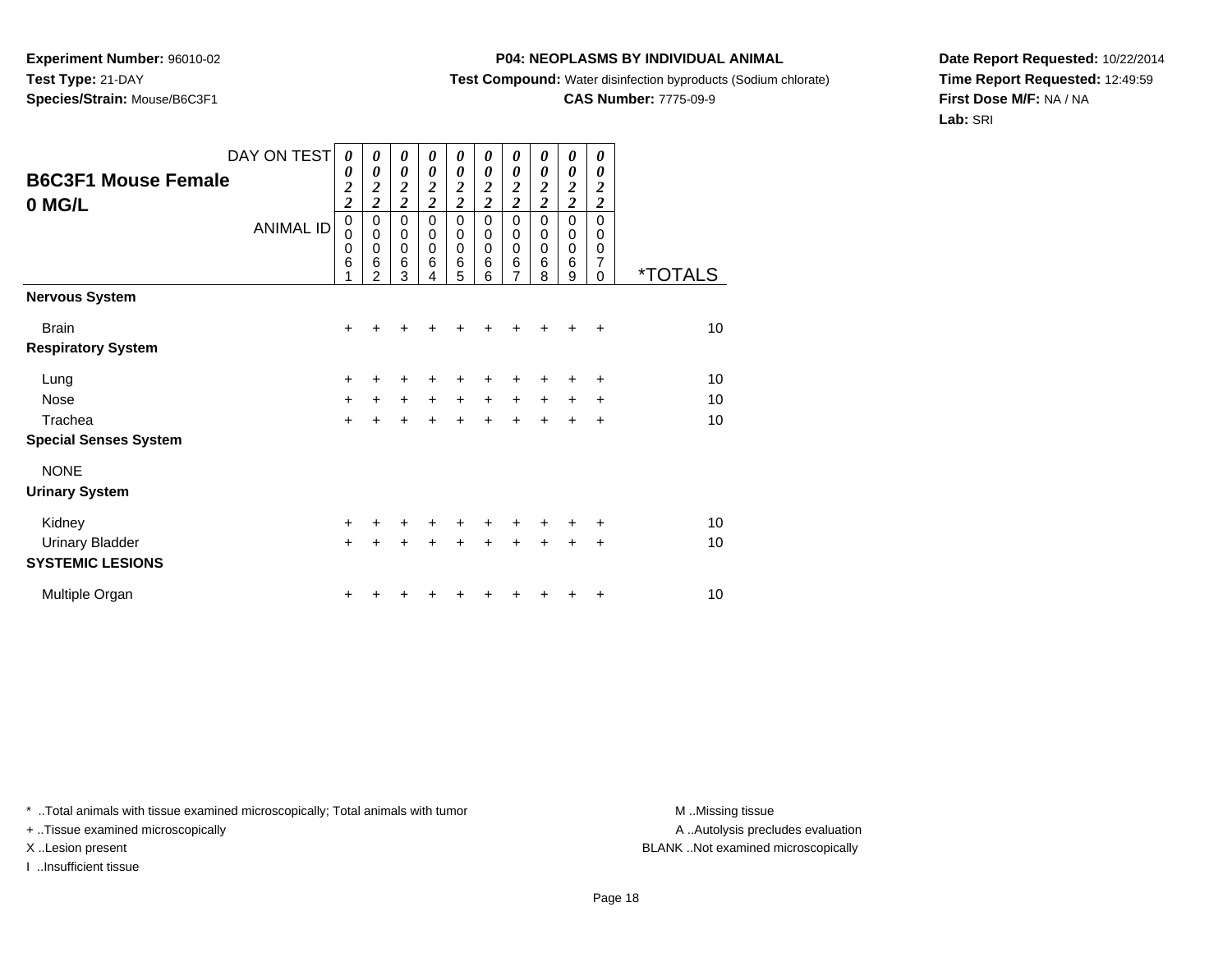### **P04: NEOPLASMS BY INDIVIDUAL ANIMAL**

 **Test Compound:** Water disinfection byproducts (Sodium chlorate)**CAS Number:** 7775-09-9

**Date Report Requested:** 10/22/2014**Time Report Requested:** 12:49:59**First Dose M/F:** NA / NA**Lab:** SRI

DAY ON TEST

# **B6C3F1 Mouse Female125 MG/L**

ANIMAL ID

\*TOTALS

**Alimentary System**

NONE

**Cardiovascular System**

NONE

**Endocrine System**

NONE

**General Body System**

NONE

**Genital System**

NONE

**Hematopoietic System**

NONE

**Integumentary System**

NONE

**Musculoskeletal System**

NONE

**Nervous System**

NONE

\* ..Total animals with tissue examined microscopically; Total animals with tumor **M** ..Missing tissue M ..Missing tissue

+ ..Tissue examined microscopically

I ..Insufficient tissue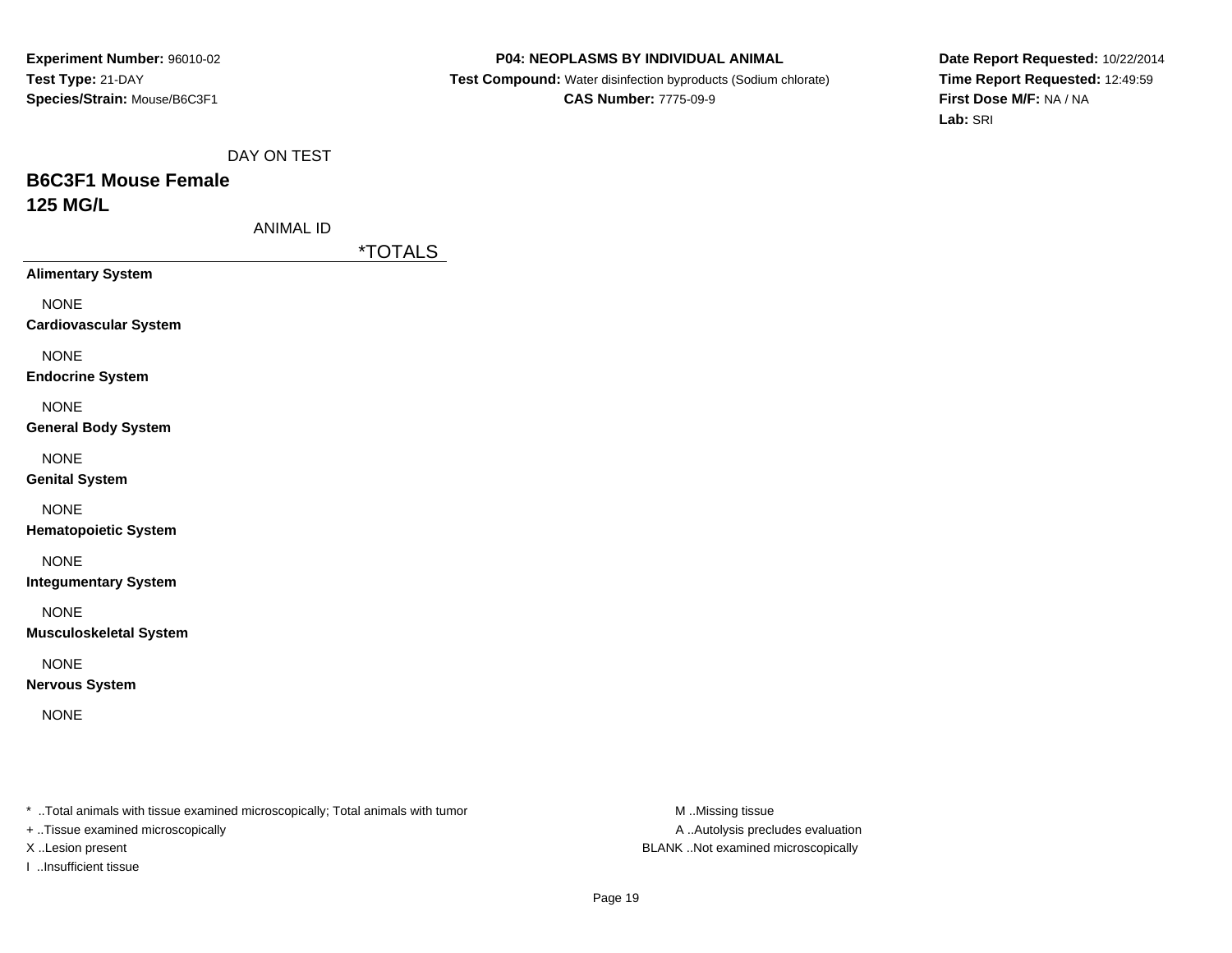#### **P04: NEOPLASMS BY INDIVIDUAL ANIMAL**

 **Test Compound:** Water disinfection byproducts (Sodium chlorate)**CAS Number:** 7775-09-9

**Date Report Requested:** 10/22/2014**Time Report Requested:** 12:49:59**First Dose M/F:** NA / NA**Lab:** SRI

DAY ON TEST

# **B6C3F1 Mouse Female125 MG/L**

ANIMAL ID

\*TOTALS

**Respiratory System**

NONE

**Special Senses System**

NONE

**Urinary System**

NONE

### **SYSTEMIC LESIONS**

Multiple Organ

 $\mathbf n$  0

\* ..Total animals with tissue examined microscopically; Total animals with tumor **M** ..Missing tissue M ..Missing tissue

+ ..Tissue examined microscopically

I ..Insufficient tissue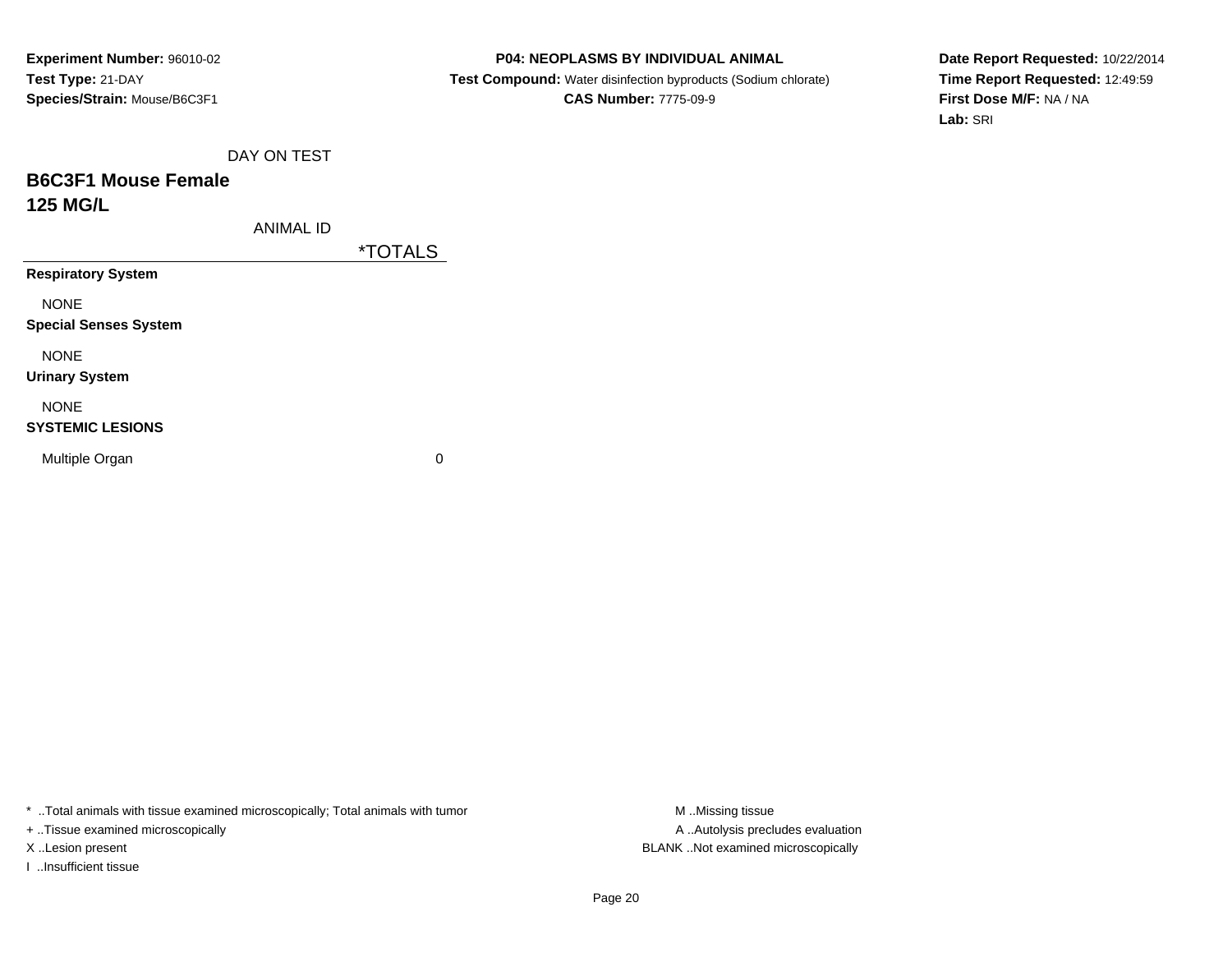#### **P04: NEOPLASMS BY INDIVIDUAL ANIMAL**

 **Test Compound:** Water disinfection byproducts (Sodium chlorate)**CAS Number:** 7775-09-9

**Date Report Requested:** 10/22/2014**Time Report Requested:** 12:49:59**First Dose M/F:** NA / NA**Lab:** SRI

DAY ON TEST

# **B6C3F1 Mouse Female250 MG/L**

ANIMAL ID

\*TOTALS

**Alimentary System**

NONE

**Cardiovascular System**

NONE

**Endocrine System**

NONE

**General Body System**

NONE

**Genital System**

NONE

**Hematopoietic System**

NONE

**Integumentary System**

NONE

**Musculoskeletal System**

NONE

**Nervous System**

NONE

\* ..Total animals with tissue examined microscopically; Total animals with tumor **M** ..Missing tissue M ..Missing tissue

+ ..Tissue examined microscopically

I ..Insufficient tissue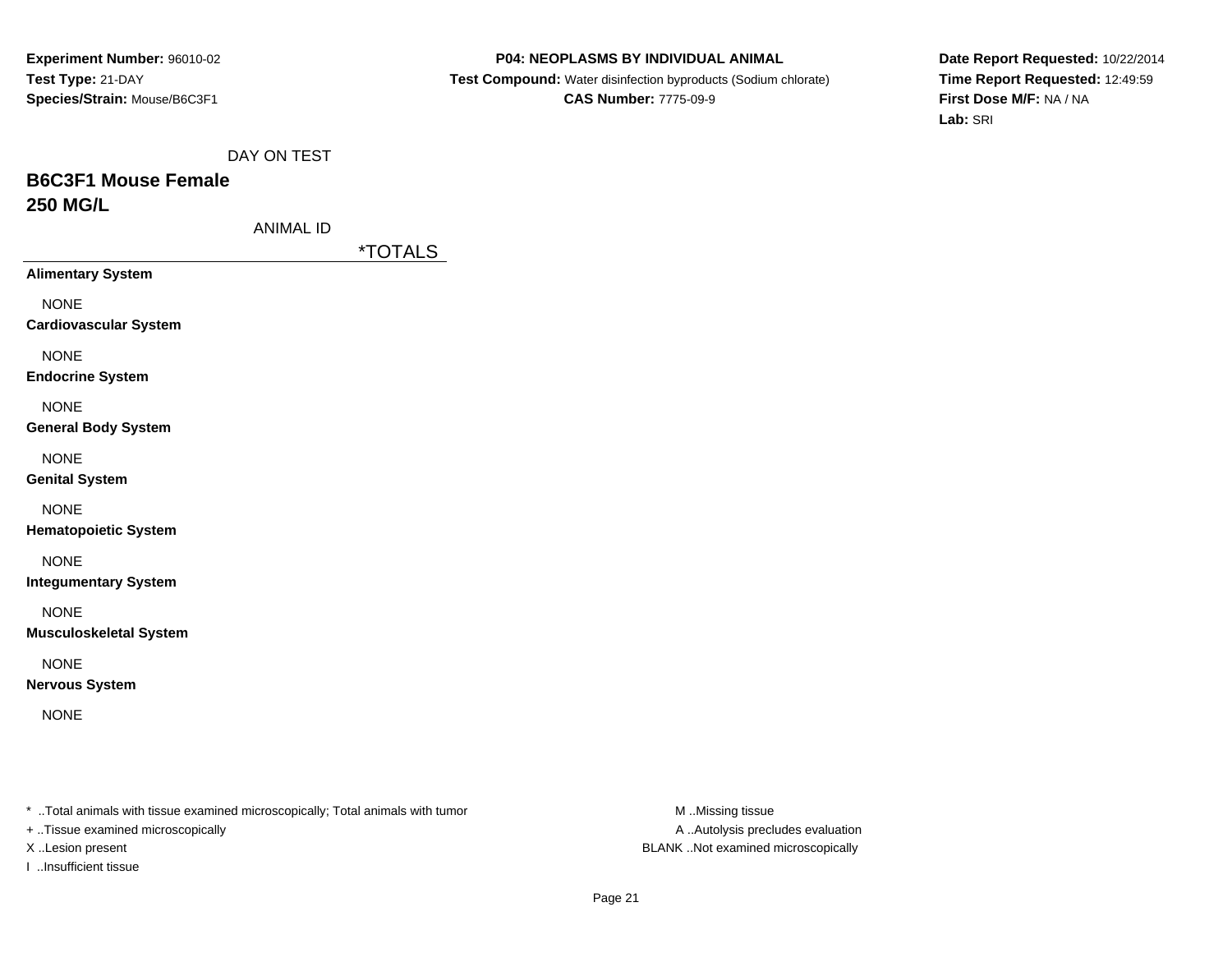#### **P04: NEOPLASMS BY INDIVIDUAL ANIMAL**

 **Test Compound:** Water disinfection byproducts (Sodium chlorate)**CAS Number:** 7775-09-9

**Date Report Requested:** 10/22/2014**Time Report Requested:** 12:49:59**First Dose M/F:** NA / NA**Lab:** SRI

DAY ON TEST

# **B6C3F1 Mouse Female250 MG/L**

ANIMAL ID

\*TOTALS

**Respiratory System**

NONE

**Special Senses System**

NONE

**Urinary System**

NONE

### **SYSTEMIC LESIONS**

Multiple Organ

 $\mathbf n$  0

\* ..Total animals with tissue examined microscopically; Total animals with tumor **M** ..Missing tissue M ..Missing tissue

+ ..Tissue examined microscopically

I ..Insufficient tissue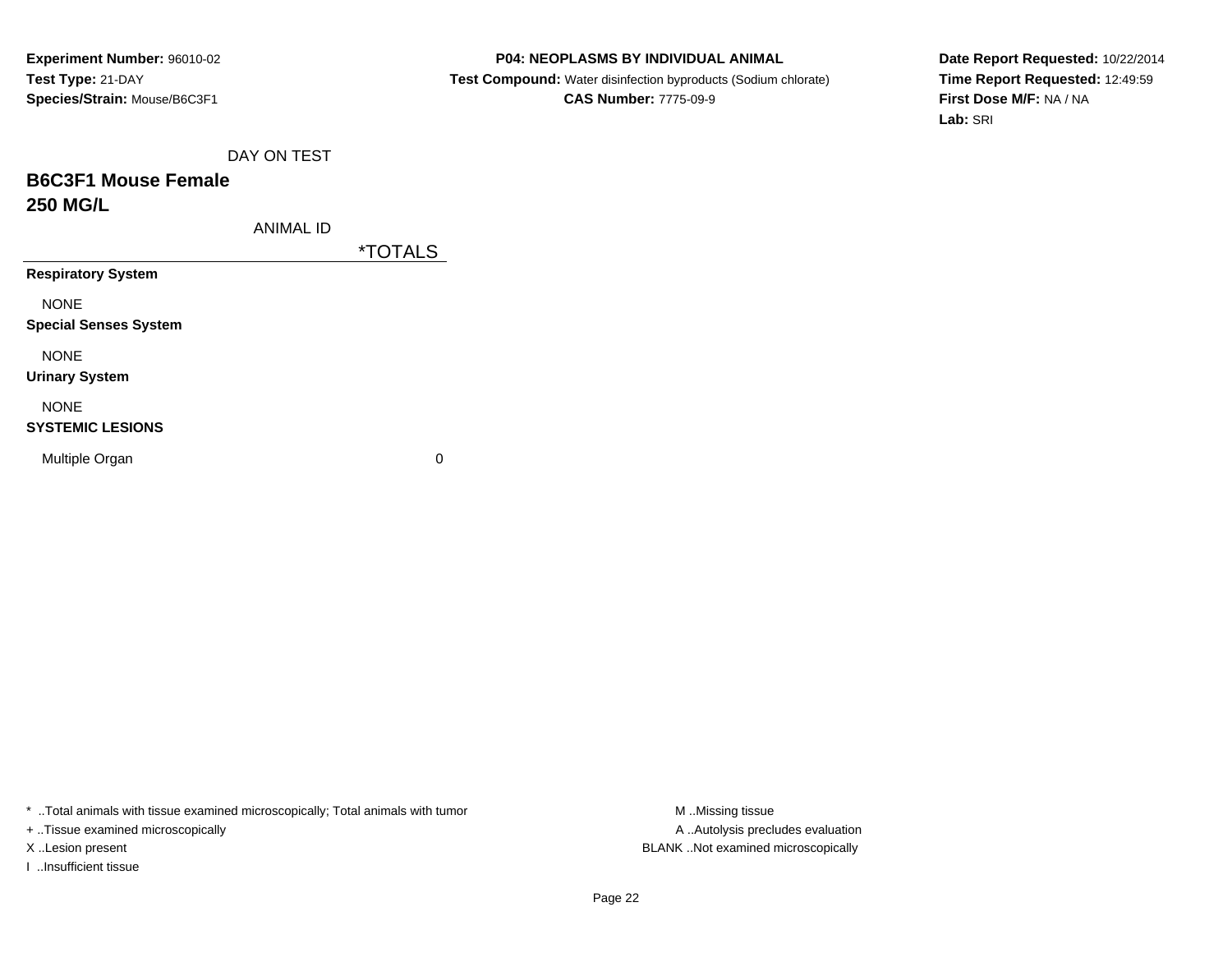#### **P04: NEOPLASMS BY INDIVIDUAL ANIMAL**

 **Test Compound:** Water disinfection byproducts (Sodium chlorate)**CAS Number:** 7775-09-9

**Date Report Requested:** 10/22/2014**Time Report Requested:** 12:49:59**First Dose M/F:** NA / NA**Lab:** SRI

DAY ON TEST

# **B6C3F1 Mouse Female500 MG/L**

|  | ANIMAL ID |  |
|--|-----------|--|
|--|-----------|--|

\*TOTALS

**Alimentary System**

NONE

**Cardiovascular System**

NONE

**Endocrine System**

NONE

**General Body System**

NONE

**Genital System**

NONE

**Hematopoietic System**

NONE

**Integumentary System**

NONE

**Musculoskeletal System**

NONE

**Nervous System**

NONE

\* ..Total animals with tissue examined microscopically; Total animals with tumor **M** ..Missing tissue M ..Missing tissue

+ ..Tissue examined microscopically

I ..Insufficient tissue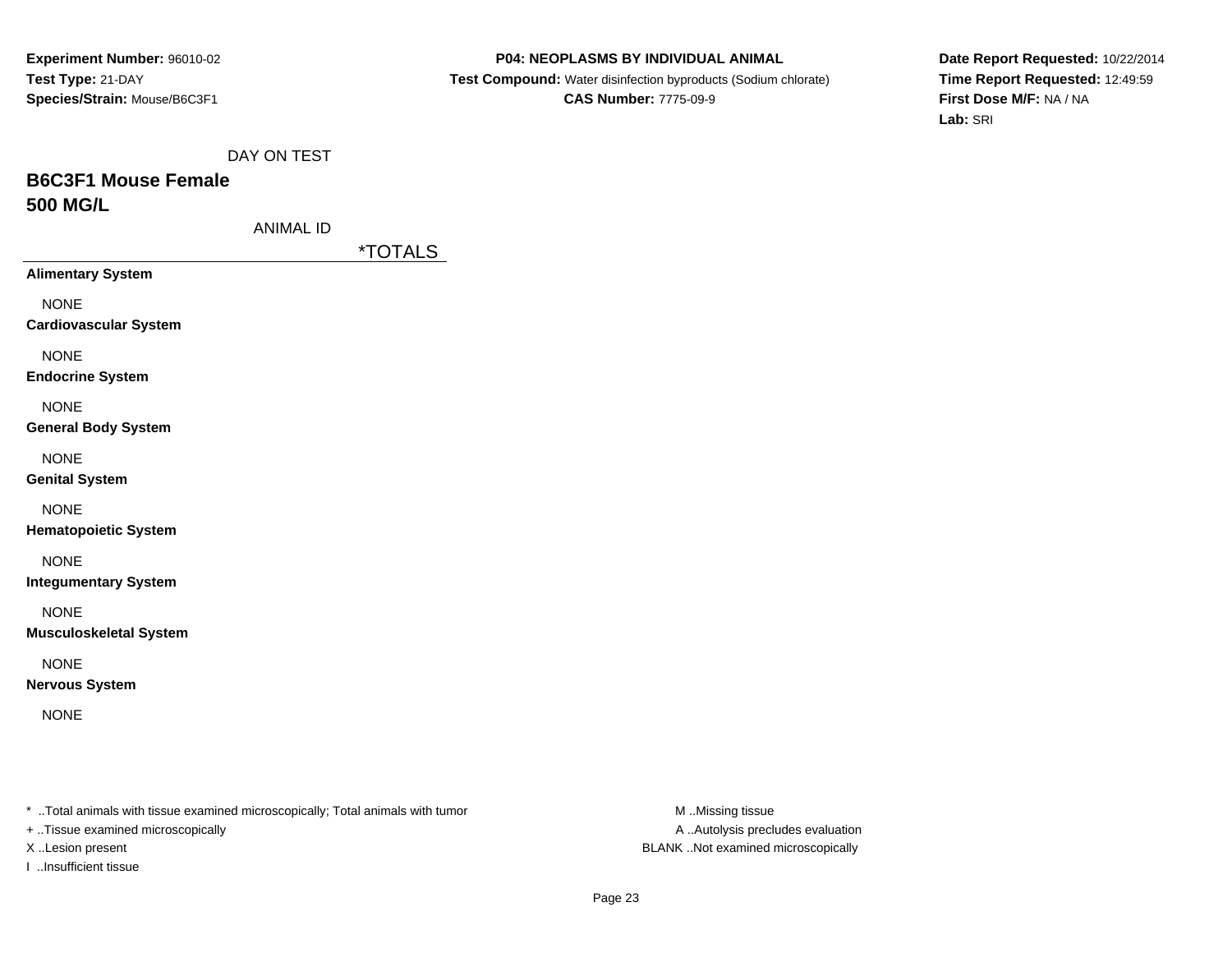#### **P04: NEOPLASMS BY INDIVIDUAL ANIMAL**

 **Test Compound:** Water disinfection byproducts (Sodium chlorate)**CAS Number:** 7775-09-9

**Date Report Requested:** 10/22/2014**Time Report Requested:** 12:49:59**First Dose M/F:** NA / NA**Lab:** SRI

DAY ON TEST

# **B6C3F1 Mouse Female500 MG/L**

ANIMAL ID

\*TOTALS

**Respiratory System**

NONE

**Special Senses System**

NONE

**Urinary System**

NONE

#### **SYSTEMIC LESIONS**

Multiple Organ

 $\mathbf n$  0

\* ..Total animals with tissue examined microscopically; Total animals with tumor **M** ..Missing tissue M ..Missing tissue

+ ..Tissue examined microscopically

I ..Insufficient tissue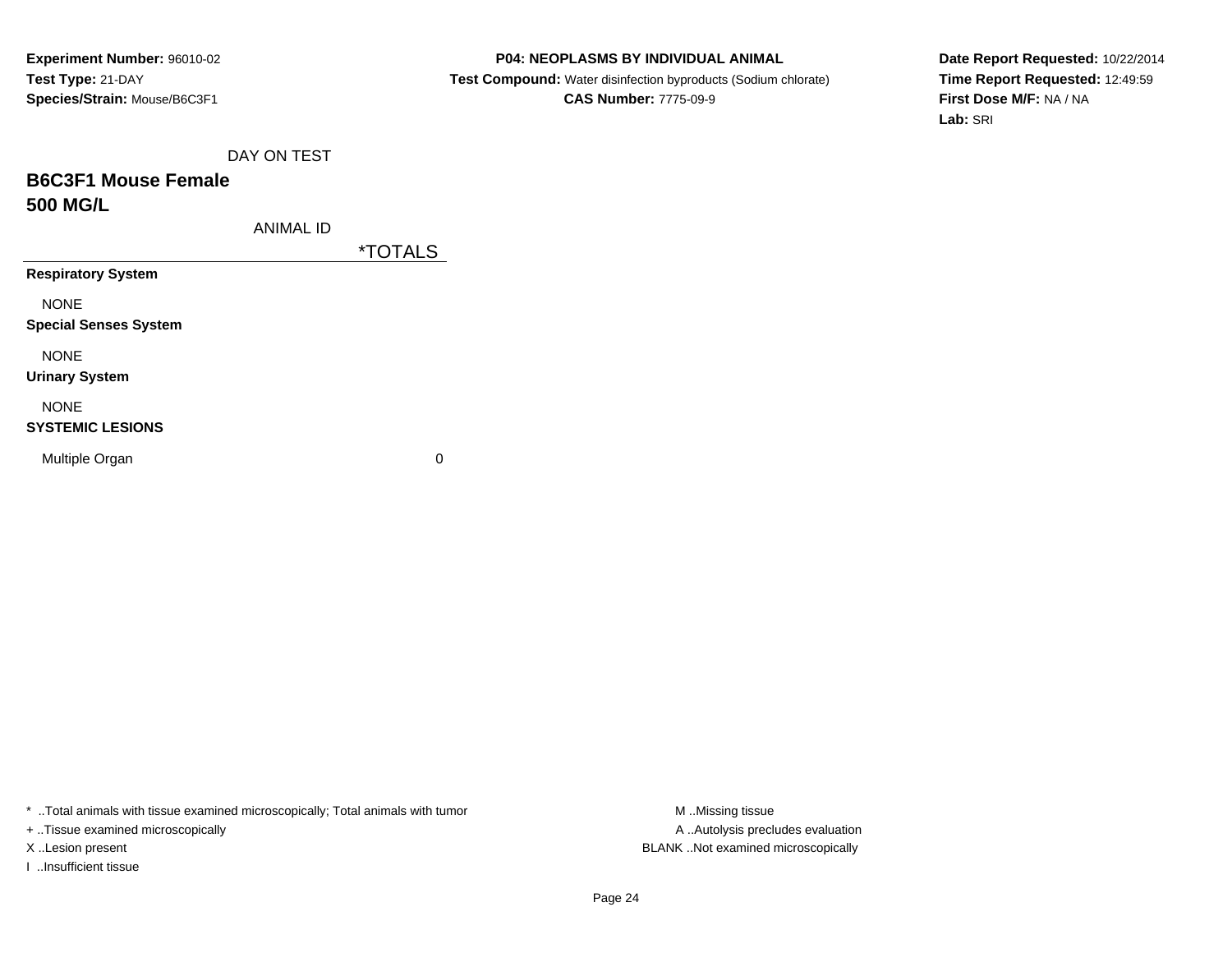#### **P04: NEOPLASMS BY INDIVIDUAL ANIMAL**

 **Test Compound:** Water disinfection byproducts (Sodium chlorate)**CAS Number:** 7775-09-9

**Date Report Requested:** 10/22/2014**Time Report Requested:** 12:49:59**First Dose M/F:** NA / NA**Lab:** SRI

DAY ON TEST

# **B6C3F1 Mouse Female1000MG/L**

| ANIMAL ID |
|-----------|
|-----------|

\*TOTALS

**Alimentary System**

NONE

**Cardiovascular System**

NONE

**Endocrine System**

NONE

**General Body System**

NONE

**Genital System**

NONE

**Hematopoietic System**

NONE

**Integumentary System**

NONE

**Musculoskeletal System**

NONE

**Nervous System**

NONE

\* ..Total animals with tissue examined microscopically; Total animals with tumor **M** ..Missing tissue M ..Missing tissue

+ ..Tissue examined microscopically

I ..Insufficient tissue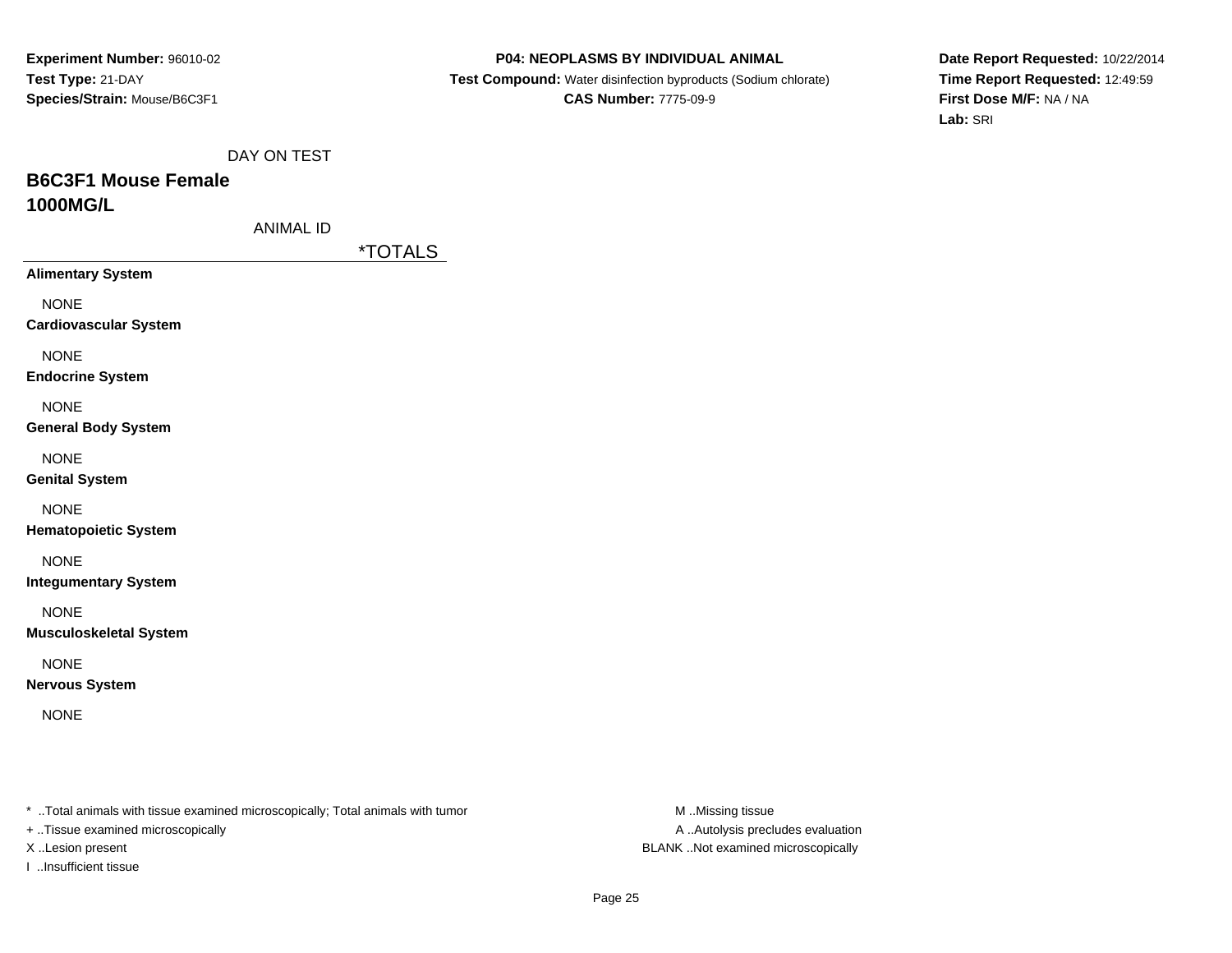#### **P04: NEOPLASMS BY INDIVIDUAL ANIMAL**

 **Test Compound:** Water disinfection byproducts (Sodium chlorate)**CAS Number:** 7775-09-9

**Date Report Requested:** 10/22/2014**Time Report Requested:** 12:49:59**First Dose M/F:** NA / NA**Lab:** SRI

DAY ON TEST

# **B6C3F1 Mouse Female1000MG/L**

ANIMAL ID

\*TOTALS

**Respiratory System**

NONE

**Special Senses System**

NONE

**Urinary System**

NONE

#### **SYSTEMIC LESIONS**

Multiple Organ

 $\mathbf n$  0

\* ..Total animals with tissue examined microscopically; Total animals with tumor **M** ..Missing tissue M ..Missing tissue

+ ..Tissue examined microscopically

I ..Insufficient tissue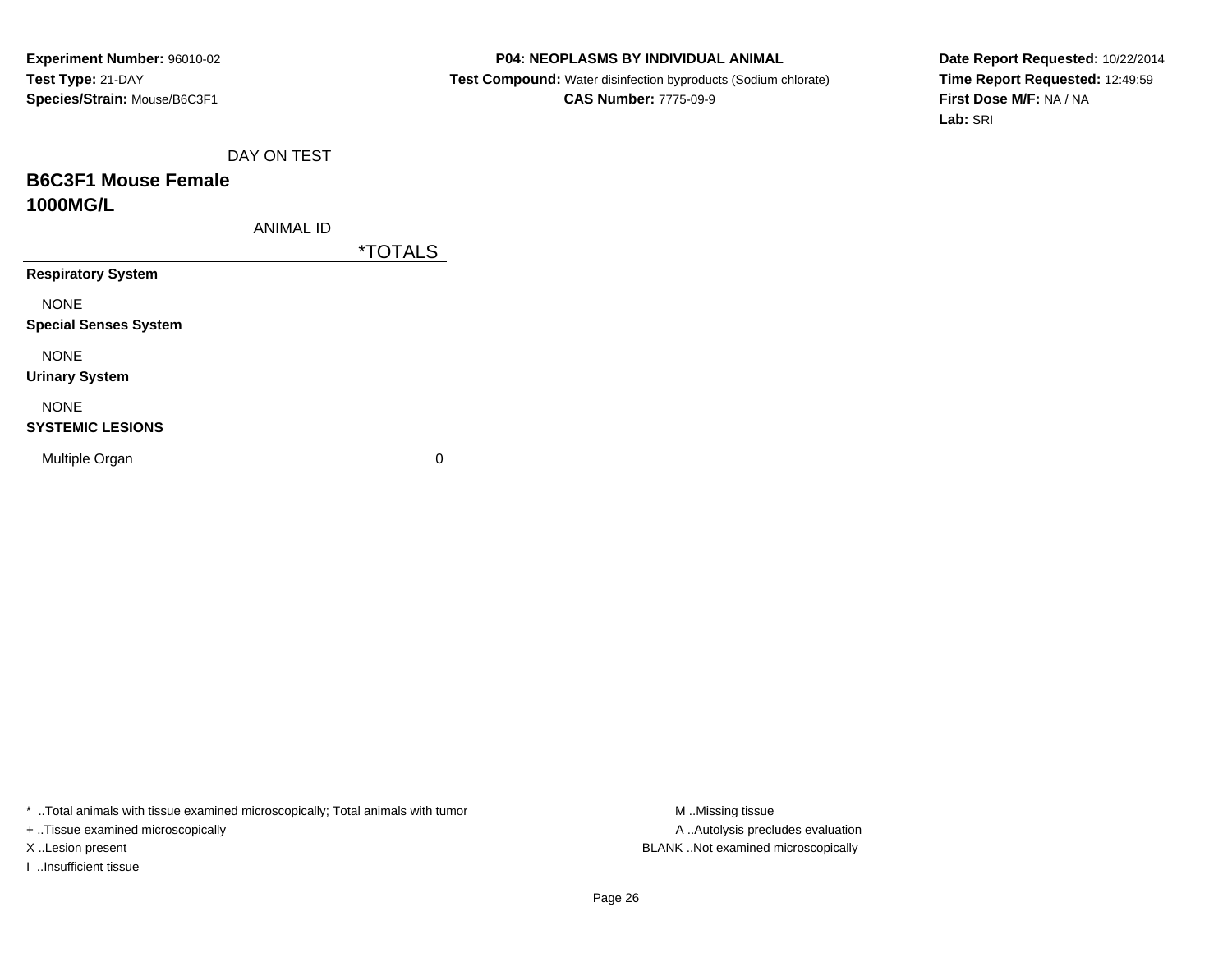## **P04: NEOPLASMS BY INDIVIDUAL ANIMAL**

**Test Compound:** Water disinfection byproducts (Sodium chlorate)

## **CAS Number:** 7775-09-9

**Date Report Requested:** 10/22/2014**Time Report Requested:** 12:49:59**First Dose M/F:** NA / NA**Lab:** SRI

| <b>B6C3F1 Mouse Female</b><br><b>2000MG/L</b> | DAY ON TEST<br><b>ANIMAL ID</b> | $\boldsymbol{\theta}$<br>0<br>$\frac{2}{2}$<br>$\pmb{0}$<br>$\Omega$<br>1<br>1<br>1 | 0<br>$\boldsymbol{\theta}$<br>$\frac{2}{2}$<br>$\mathbf 0$<br>$\Omega$<br>1<br>1<br>$\mathfrak{p}$ | 0<br>$\boldsymbol{\theta}$<br>$\boldsymbol{2}$<br>$\overline{c}$<br>$\mathbf 0$<br>$\mathbf 0$<br>1<br>1<br>3 | $\boldsymbol{\theta}$<br>$\boldsymbol{\theta}$<br>$\boldsymbol{2}$<br>$\overline{2}$<br>$\Omega$<br>$\Omega$<br>1<br>$\mathbf{1}$<br>4 | 0<br>$\boldsymbol{\theta}$<br>$\boldsymbol{2}$<br>$\overline{2}$<br>$\mathbf 0$<br>$\Omega$<br>1<br>1<br>5 | 0<br>$\boldsymbol{\theta}$<br>2<br>$\overline{2}$<br>$\Omega$<br>$\Omega$<br>1<br>1<br>6 | 0<br>$\boldsymbol{\theta}$<br>$\frac{2}{2}$<br>$\mathbf 0$<br>$\mathbf 0$<br>1<br>1<br>$\overline{7}$ | 0<br>0<br>$\boldsymbol{2}$<br>$\overline{2}$<br>$\mathbf 0$<br>$\Omega$<br>1<br>1<br>8 | 0<br>0<br>$\overline{\mathbf{c}}$<br>$\bar{2}$<br>$\mathbf 0$<br>$\mathbf 0$<br>1<br>1<br>9 | $\boldsymbol{\theta}$<br>$\boldsymbol{\theta}$<br>$\boldsymbol{2}$<br>$\overline{\mathbf{c}}$<br>$\mathbf 0$<br>$\Omega$<br>1<br>$\overline{c}$<br>$\Omega$ | <i><b>*TOTALS</b></i> |
|-----------------------------------------------|---------------------------------|-------------------------------------------------------------------------------------|----------------------------------------------------------------------------------------------------|---------------------------------------------------------------------------------------------------------------|----------------------------------------------------------------------------------------------------------------------------------------|------------------------------------------------------------------------------------------------------------|------------------------------------------------------------------------------------------|-------------------------------------------------------------------------------------------------------|----------------------------------------------------------------------------------------|---------------------------------------------------------------------------------------------|-------------------------------------------------------------------------------------------------------------------------------------------------------------|-----------------------|
| <b>Alimentary System</b>                      |                                 |                                                                                     |                                                                                                    |                                                                                                               |                                                                                                                                        |                                                                                                            |                                                                                          |                                                                                                       |                                                                                        |                                                                                             |                                                                                                                                                             |                       |
| Esophagus                                     |                                 | +                                                                                   | +                                                                                                  | +                                                                                                             | +                                                                                                                                      | +                                                                                                          | +                                                                                        | +                                                                                                     | М                                                                                      | +                                                                                           | M                                                                                                                                                           | 8                     |
| Gallbladder                                   |                                 | $\ddot{}$                                                                           | +                                                                                                  | $\ddot{}$                                                                                                     | +                                                                                                                                      | +                                                                                                          | +                                                                                        | +                                                                                                     | м                                                                                      | +                                                                                           | +                                                                                                                                                           | 9                     |
| Intestine Large, Cecum                        |                                 | $\ddot{}$                                                                           | $\ddot{}$                                                                                          | +                                                                                                             | +                                                                                                                                      | $\ddot{}$                                                                                                  | +                                                                                        | +                                                                                                     | $\ddot{}$                                                                              | $\ddot{}$                                                                                   | $\ddot{}$                                                                                                                                                   | 10                    |
| Intestine Large, Colon                        |                                 | +                                                                                   | +                                                                                                  | +                                                                                                             | $\ddot{}$                                                                                                                              | +                                                                                                          | $\ddot{}$                                                                                | $\ddot{}$                                                                                             | $\ddot{}$                                                                              | +                                                                                           | +                                                                                                                                                           | 10                    |
| Intestine Large, Rectum                       |                                 | $\ddot{}$                                                                           | $\ddot{}$                                                                                          | +                                                                                                             | $\ddot{}$                                                                                                                              | +                                                                                                          | $\ddot{}$                                                                                | +                                                                                                     | +                                                                                      | $\ddot{}$                                                                                   | $\ddot{}$                                                                                                                                                   | 10                    |
| Intestine Small, Duodenum                     |                                 | $\ddot{}$                                                                           | $\ddot{}$                                                                                          | +                                                                                                             | $\ddot{}$                                                                                                                              | $\ddot{}$                                                                                                  | $\ddot{}$                                                                                | $\ddot{}$                                                                                             | $+$                                                                                    | $\ddot{}$                                                                                   | $\ddot{}$                                                                                                                                                   | 10                    |
| Intestine Small, Ileum                        |                                 | +                                                                                   | $\ddot{}$                                                                                          | +                                                                                                             | $\ddot{}$                                                                                                                              | +                                                                                                          | $\ddot{}$                                                                                | $\ddot{}$                                                                                             | $\ddot{}$                                                                              | $\ddot{}$                                                                                   | $\ddot{}$                                                                                                                                                   | 10                    |
| Intestine Small, Jejunum                      |                                 | $\ddot{}$                                                                           | +                                                                                                  | +                                                                                                             | $\ddot{}$                                                                                                                              | +                                                                                                          | $\ddot{}$                                                                                | +                                                                                                     | $+$                                                                                    | +                                                                                           | +                                                                                                                                                           | 10                    |
| Liver                                         |                                 | $\ddot{}$                                                                           | $\ddot{}$                                                                                          | +                                                                                                             | $\ddot{}$                                                                                                                              | $\ddot{}$                                                                                                  | $\ddot{}$                                                                                | +                                                                                                     | $+$                                                                                    | $+$                                                                                         | $\ddot{}$                                                                                                                                                   | 10                    |
| Pancreas                                      |                                 | +                                                                                   | +                                                                                                  | +                                                                                                             | $\ddot{}$                                                                                                                              | +                                                                                                          | $\ddot{}$                                                                                | +                                                                                                     | $\ddot{}$                                                                              | +                                                                                           | +                                                                                                                                                           | 10                    |
| Salivary Glands                               |                                 | $\ddot{}$                                                                           | +                                                                                                  | +                                                                                                             | $\ddot{}$                                                                                                                              | +                                                                                                          | $\ddot{}$                                                                                | $\ddot{}$                                                                                             | $\ddot{}$                                                                              | $\ddot{}$                                                                                   | $\ddot{}$                                                                                                                                                   | 10                    |
| Stomach, Forestomach                          |                                 | $\ddot{}$                                                                           | $\ddot{}$                                                                                          | +                                                                                                             | $+$                                                                                                                                    | $\ddot{}$                                                                                                  | $+$                                                                                      | $+$                                                                                                   | $+$                                                                                    | $+$                                                                                         | $\ddot{}$                                                                                                                                                   | 10                    |
| Stomach, Glandular                            |                                 | $\ddot{}$                                                                           |                                                                                                    | $\ddot{}$                                                                                                     | $\ddot{}$                                                                                                                              | $\ddot{}$                                                                                                  | $\ddot{}$                                                                                | $\ddot{}$                                                                                             | $\ddot{}$                                                                              | $\ddot{}$                                                                                   | $\ddot{}$                                                                                                                                                   | 10                    |
| <b>Cardiovascular System</b>                  |                                 |                                                                                     |                                                                                                    |                                                                                                               |                                                                                                                                        |                                                                                                            |                                                                                          |                                                                                                       |                                                                                        |                                                                                             |                                                                                                                                                             |                       |
| <b>Blood Vessel</b>                           |                                 | +                                                                                   | +                                                                                                  | +                                                                                                             | +                                                                                                                                      | +                                                                                                          | +                                                                                        | +                                                                                                     | м                                                                                      | +                                                                                           | +                                                                                                                                                           | 9                     |
| Heart                                         |                                 | $\ddot{}$                                                                           |                                                                                                    | $\ddot{}$                                                                                                     |                                                                                                                                        | $\ddot{}$                                                                                                  | $\ddot{}$                                                                                | $\ddot{}$                                                                                             | ÷                                                                                      | +                                                                                           | $\ddot{}$                                                                                                                                                   | 10                    |
| <b>Endocrine System</b>                       |                                 |                                                                                     |                                                                                                    |                                                                                                               |                                                                                                                                        |                                                                                                            |                                                                                          |                                                                                                       |                                                                                        |                                                                                             |                                                                                                                                                             |                       |
| <b>Adrenal Cortex</b>                         |                                 | +                                                                                   | ٠                                                                                                  | +                                                                                                             | ٠                                                                                                                                      | +                                                                                                          | ٠                                                                                        | +                                                                                                     | ٠                                                                                      | ٠                                                                                           | +                                                                                                                                                           | 10                    |
| Adrenal Medulla                               |                                 | $\ddot{}$                                                                           |                                                                                                    | +                                                                                                             | $\ddot{}$                                                                                                                              | $\ddot{}$                                                                                                  | $\ddot{}$                                                                                | $\ddot{}$                                                                                             | $\ddot{}$                                                                              | +                                                                                           | +                                                                                                                                                           | 10                    |
| Parathyroid Gland                             |                                 | +                                                                                   | +                                                                                                  | +                                                                                                             | +                                                                                                                                      | +                                                                                                          | +                                                                                        | +                                                                                                     | $\ddot{}$                                                                              | +                                                                                           | +                                                                                                                                                           | 10                    |

\* ..Total animals with tissue examined microscopically; Total animals with tumor **M** . Missing tissue M ..Missing tissue

+ ..Tissue examined microscopically

I ..Insufficient tissue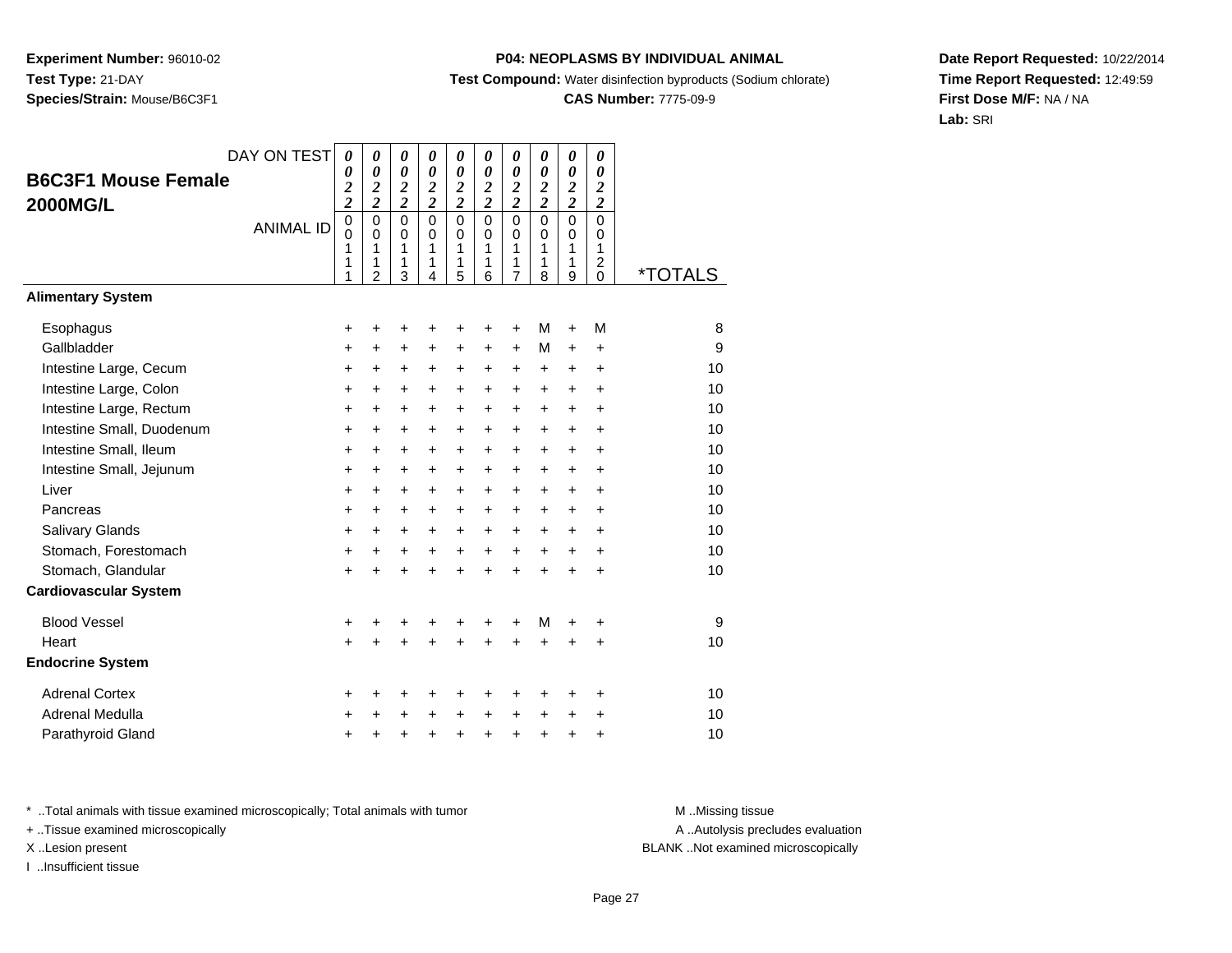### **P04: NEOPLASMS BY INDIVIDUAL ANIMAL**

**Test Compound:** Water disinfection byproducts (Sodium chlorate)

# **CAS Number:** 7775-09-9

**Date Report Requested:** 10/22/2014**Time Report Requested:** 12:49:59**First Dose M/F:** NA / NA**Lab:** SRI

| <b>B6C3F1 Mouse Female</b><br><b>2000MG/L</b> | DAY ON TEST<br><b>ANIMAL ID</b> | 0<br>0<br>$\frac{2}{2}$<br>$\overline{0}$<br>0<br>1<br>1<br>1 | 0<br>0<br>$\frac{2}{2}$<br>$\mathbf 0$<br>0<br>1<br>1<br>$\overline{2}$ | 0<br>$\boldsymbol{\theta}$<br>$\frac{2}{2}$<br>$\mathbf 0$<br>$\Omega$<br>1<br>1<br>3 | 0<br>$\boldsymbol{\theta}$<br>$\frac{2}{2}$<br>$\mathbf 0$<br>$\Omega$<br>1<br>1<br>4 | 0<br>$\boldsymbol{\theta}$<br>$\frac{2}{2}$<br>$\mathbf 0$<br>$\mathbf 0$<br>1<br>1<br>5 | 0<br>0<br>$\frac{2}{2}$<br>$\mathbf 0$<br>$\Omega$<br>1<br>1<br>6 | 0<br>$\boldsymbol{\theta}$<br>$\frac{2}{2}$<br>$\mathbf 0$<br>0<br>1<br>1<br>7 | 0<br>$\boldsymbol{\theta}$<br>$\frac{2}{2}$<br>$\mathbf 0$<br>$\Omega$<br>1<br>1<br>8 | 0<br>$\boldsymbol{\theta}$<br>$\frac{2}{2}$<br>$\mathbf 0$<br>0<br>1<br>1<br>$\boldsymbol{9}$ | 0<br>0<br>$\boldsymbol{2}$<br>$\overline{2}$<br>$\mathbf 0$<br>0<br>1<br>$\overline{c}$<br>$\mathbf 0$ | <i><b>*TOTALS</b></i> |
|-----------------------------------------------|---------------------------------|---------------------------------------------------------------|-------------------------------------------------------------------------|---------------------------------------------------------------------------------------|---------------------------------------------------------------------------------------|------------------------------------------------------------------------------------------|-------------------------------------------------------------------|--------------------------------------------------------------------------------|---------------------------------------------------------------------------------------|-----------------------------------------------------------------------------------------------|--------------------------------------------------------------------------------------------------------|-----------------------|
| <b>Pituitary Gland</b>                        |                                 | $\ddot{}$                                                     | $\ddot{}$                                                               | $\ddot{}$                                                                             | $\ddot{}$                                                                             | $\ddot{}$                                                                                | $\ddot{}$                                                         | $\ddot{}$                                                                      | $\ddot{}$                                                                             | $+$                                                                                           | $+$                                                                                                    | 10                    |
| <b>Thyroid Gland</b>                          |                                 | $\ddot{}$                                                     | $\ddot{}$                                                               | +                                                                                     | +                                                                                     | $\ddot{}$                                                                                | $\ddot{}$                                                         | $\ddot{}$                                                                      | +                                                                                     | +                                                                                             | $\ddot{}$                                                                                              | 10                    |
| <b>General Body System</b>                    |                                 |                                                               |                                                                         |                                                                                       |                                                                                       |                                                                                          |                                                                   |                                                                                |                                                                                       |                                                                                               |                                                                                                        |                       |
| <b>NONE</b><br><b>Genital System</b>          |                                 |                                                               |                                                                         |                                                                                       |                                                                                       |                                                                                          |                                                                   |                                                                                |                                                                                       |                                                                                               |                                                                                                        |                       |
| <b>Clitoral Gland</b>                         |                                 | $\ddot{}$                                                     |                                                                         | ٠                                                                                     |                                                                                       | +                                                                                        |                                                                   |                                                                                |                                                                                       |                                                                                               |                                                                                                        | 10                    |
| Ovary                                         |                                 | +                                                             | $\ddot{}$                                                               | $\ddot{}$                                                                             | $\ddot{}$                                                                             | $\ddot{}$                                                                                | $\ddot{}$                                                         | $\ddot{}$                                                                      | $\ddot{}$                                                                             | $\ddot{}$                                                                                     | +                                                                                                      | 10                    |
| Uterus                                        |                                 | $\ddot{}$                                                     | ÷                                                                       | $\ddot{}$                                                                             | $\ddot{}$                                                                             | $\ddot{}$                                                                                | ÷                                                                 | $\ddot{}$                                                                      | $\ddot{}$                                                                             | $\ddot{}$                                                                                     | $\ddot{}$                                                                                              | 10                    |
| <b>Hematopoietic System</b>                   |                                 |                                                               |                                                                         |                                                                                       |                                                                                       |                                                                                          |                                                                   |                                                                                |                                                                                       |                                                                                               |                                                                                                        |                       |
| <b>Bone Marrow</b>                            |                                 | +                                                             | +                                                                       | +                                                                                     | +                                                                                     | +                                                                                        | ٠                                                                 | +                                                                              | +                                                                                     |                                                                                               | ٠                                                                                                      | 10                    |
| Lymph Node, Mandibular                        |                                 | $\ddot{}$                                                     | $\ddot{}$                                                               | +                                                                                     | $\ddot{}$                                                                             | $\ddot{}$                                                                                | +                                                                 | +                                                                              | $\ddot{}$                                                                             | $\ddot{}$                                                                                     | $\ddot{}$                                                                                              | 10                    |
| Lymph Node, Mesenteric                        |                                 | $\ddot{}$                                                     | $\ddot{}$                                                               | $\ddot{}$                                                                             | $\ddot{}$                                                                             | $+$                                                                                      | $\ddot{}$                                                         | $\ddot{}$                                                                      | $\ddot{}$                                                                             | $\ddot{}$                                                                                     | ÷                                                                                                      | 10                    |
| Spleen                                        |                                 | $\ddot{}$                                                     | $\ddot{}$                                                               | $\ddot{}$                                                                             | $\ddot{}$                                                                             | $\ddot{}$                                                                                | +                                                                 | $\ddot{}$                                                                      | $\ddot{}$                                                                             | $\ddot{}$                                                                                     | $\ddot{}$                                                                                              | 10                    |
| Thymus                                        |                                 | $+$                                                           | ÷                                                                       | $\ddot{}$                                                                             | ÷                                                                                     | $\ddot{}$                                                                                | $\ddot{}$                                                         | $\ddot{}$                                                                      | $\ddot{}$                                                                             | $\div$                                                                                        | $\ddot{}$                                                                                              | 10                    |
| <b>Integumentary System</b>                   |                                 |                                                               |                                                                         |                                                                                       |                                                                                       |                                                                                          |                                                                   |                                                                                |                                                                                       |                                                                                               |                                                                                                        |                       |
| Mammary Gland                                 |                                 | +                                                             | +                                                                       | +                                                                                     | ٠                                                                                     | +                                                                                        |                                                                   | +                                                                              |                                                                                       |                                                                                               | +                                                                                                      | 10                    |
| Skin                                          |                                 | $\ddot{}$                                                     | +                                                                       | $\ddot{}$                                                                             | $\ddot{}$                                                                             | $\ddot{}$                                                                                | +                                                                 | +                                                                              | +                                                                                     | +                                                                                             | $\ddot{}$                                                                                              | 10                    |
| <b>Musculoskeletal System</b>                 |                                 |                                                               |                                                                         |                                                                                       |                                                                                       |                                                                                          |                                                                   |                                                                                |                                                                                       |                                                                                               |                                                                                                        |                       |
| Bone                                          |                                 | +                                                             | ٠                                                                       | +                                                                                     |                                                                                       | +                                                                                        | ┿                                                                 | +                                                                              | +                                                                                     |                                                                                               | +                                                                                                      | 10                    |

\* ..Total animals with tissue examined microscopically; Total animals with tumor **M** . Missing tissue M ..Missing tissue

+ ..Tissue examined microscopically

I ..Insufficient tissue